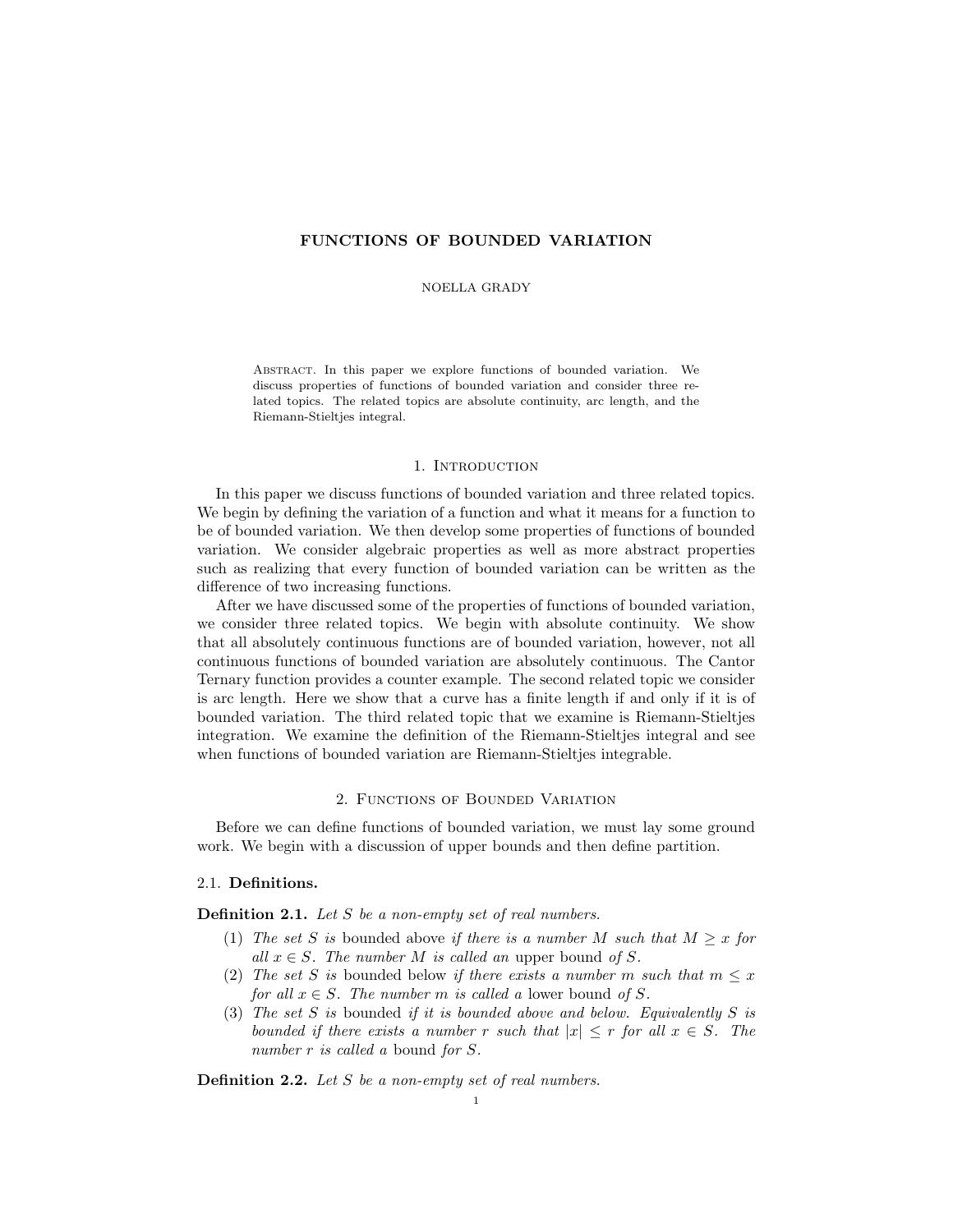#### ${\large \bf NOELLA \ GRADV}$

- (1) Suppose that S is bounded above. A number  $\beta$  is the supremum of S if  $\beta$ is an upper bound of S and there is no number less than  $\beta$  that is an upper bound of S. We write  $\beta = \sup S$ .
- (2) Suppose that S is bounded below. A number  $\alpha$  is the infimum of S if  $\alpha$  is a lower bound of S and there is no number greater than  $\alpha$  that is a lower bound of S. We write  $\alpha = \inf S$ .

We can restate Definition 2.2 (1) in equivalent terms as follows.

**Theorem 2.1.** Let S be a non-empty set of real numbers that is bounded above, and let b be an upper bound of S. Then the following are equivalent.

- $(1)$   $b = \text{sup } S$
- (2) For all  $\epsilon > 0$  there exists an  $x \in S$  such that  $|b x| < \epsilon$ .
- (3) For all  $\epsilon > 0$  there exists  $x \in S$  such that  $x \in (b \epsilon, b]$

A proof of Theorem 2.1 can be found in Schumacher's text [3]. We often refer to  $\sup S$  as the least upper bound of S and to  $\inf S$  as the greatest lower bound of S.

The following axiom is often useful for determining the existence of the least upper bound of a set.

Axiom 2.1. Every non-empty set of real numbers that is bounded above has a least upper bound.

**Definition 2.3.** A partition of an interval [a, b] is a set of points  $\{x_0, x_1, ..., x_n\}$ such that  $a = x_0 < x_1 < x_2 \cdots < x_n = b$ .

With these definitions in hand we can define the variation of a function.

**Definition 2.4.** Let  $f : [a, b] \to \mathbb{R}$  be a function and let  $[c, d]$  be any closed subinterval of  $[a, b]$ . If the set

$$
S = \left\{ \sum_{i=1}^{n} |f(x_i) - f(x_{i-1})| : \{x_i : 1 \le i \le n\} \text{ is a partition of } [c, d] \right\}
$$

is bounded then the variation of f on  $[c, d]$  is defined to be  $V(f, [c, d]) = \sup S$ . If S is unbounded then the variation of f is said to be  $\infty$ . A function f is of bounded variation on  $[c, d]$  if  $V(f, [c, d])$  is finite.

2.2. Examples. We now examine a couple of examples of functions of bounded variation, and one example of a function that is not of bounded variation.

**Example 2.1.** If f is constant on [a, b] then f is of bounded variation on [a, b].

Consider the constant function  $f(x) = c$  on [a, b]. Notice that

$$
\sum_{i=1}^{n} |f(x_i) - f(x_{i-1})|
$$

is zero for every partition of [a, b]. Thus  $V(f, [a, b])$  is zero.

Another example of a function of bounded variation is a monotone function on  $[a, b]$ .

**Theorem 2.2.** If f is increasing on [a, b], then f is of bounded variation on [a, b] and  $V(f, [a, b]) = f(b) - f(a)$ .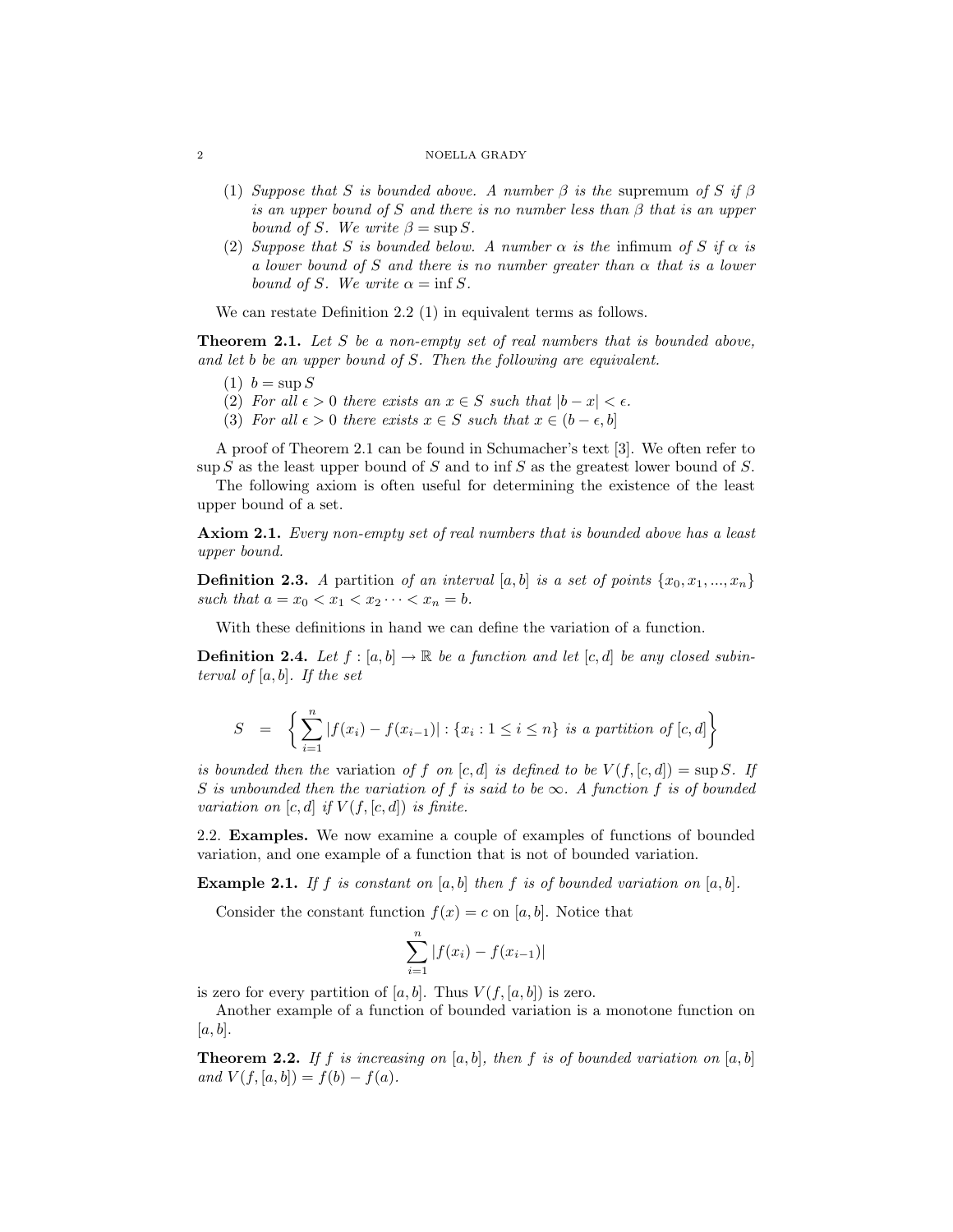*Proof.* Let  $\{x_i : 1 \le i \le n\}$  be a partition of  $[a, b]$ . Consider

$$
\sum_{i=1}^{n} |f(x_i) - f(x_{i-1})| = \sum_{i=1}^{n} (f(x_i) - f(x_{i-1})) = f(b) - f(a).
$$

Because of the telescoping nature of this sum, it is the same for every partition of [a, b]. Thus we see that  $V(f,[a,b]) = f(b) - f(a) < \infty$ . Thus f is of bounded variation on  $[a, b]$ .

$$
\Box
$$

Similarly, if f is decreasing on [a, b] then  $V(f, [a, b]) = f(a) - f(b)$ .

For the next example we first recall a theorem involving rational and irrational numbers.

**Theorem 2.3.** Between any two distinct real numbers there is a rational number and an irrational number.

We will not prove this here, but a proof is provided in Gordon's text [1].

Example 2.2. The function f defined by

$$
f(x) = \begin{cases} 0 & if x \text{ is irrational} \\ 1 & if x \text{ is rational} \end{cases}
$$

is not of bounded variation on any interval.

*Proof.* Let  $n \in \mathbb{Z}$  and  $n > 0$ . Let [a, b] be a closed interval in R. We construct a partition  $P = \{x_0, x_1, ..., x_{n+2}\}\$  of  $[a, b]$  such that  $V(f, [a, b]) \ge \sum_{i=1}^{n+2} |f(x_i) - f(x_i)|\}$  $f(x_{i-1})$ | > n as follows.

Recall that by definition  $x_0 = a$ . By Theorem 2.3 we know that between any two real numbers there is a rational number and an irrational number. Take  $x_1$  to be an irrational number between  $a$  and  $b$ . Then take  $x<sub>2</sub>$  to be a rational number between  $x_1$  and b. Continue like this, taking  $x_{2i+1}$  to be an irrational number between  $x_{2i}$ and b, and  $x_{2i}$  to be a rational number between  $x_{2i-1}$  and b. Finally  $x_{n+2} = b$ . Thus we have created a partition that begins with  $a$  and then alternates between rational and irrational numbers, until it finally ends with b. Now consider the sum  $\sum_{i=1}^{n+2} |f(x_i) - f(x_{i-1})|$ , which we know is at most the variation of f on [a, b]. Thus

$$
V(f, [a, b]) \geq \sum_{i=1}^{n+2} |f(x_i) - f(x_{i-1})|
$$
  
\n
$$
\geq \sum_{i=2}^{n+1} |f(x_i) - f(x_{i-1})|
$$
  
\n
$$
= |f(x_2) - f(x_1)| + \dots + |f(x_{n+1}) - f(x_n)|
$$
  
\n
$$
= |1 - 0| + |0 - 1| + \dots + |1 - 0|
$$
  
\n
$$
= 1 + 1 + 1 + \dots + 1
$$
  
\n
$$
= n.
$$

Thus  $V(f, [a, b])$  is arbitrarily large, and so  $V(f, [a, b]) = \infty$ .

We have now examined a couple of examples of functions of bounded variation, and one example of a function not of bounded variation. This should give us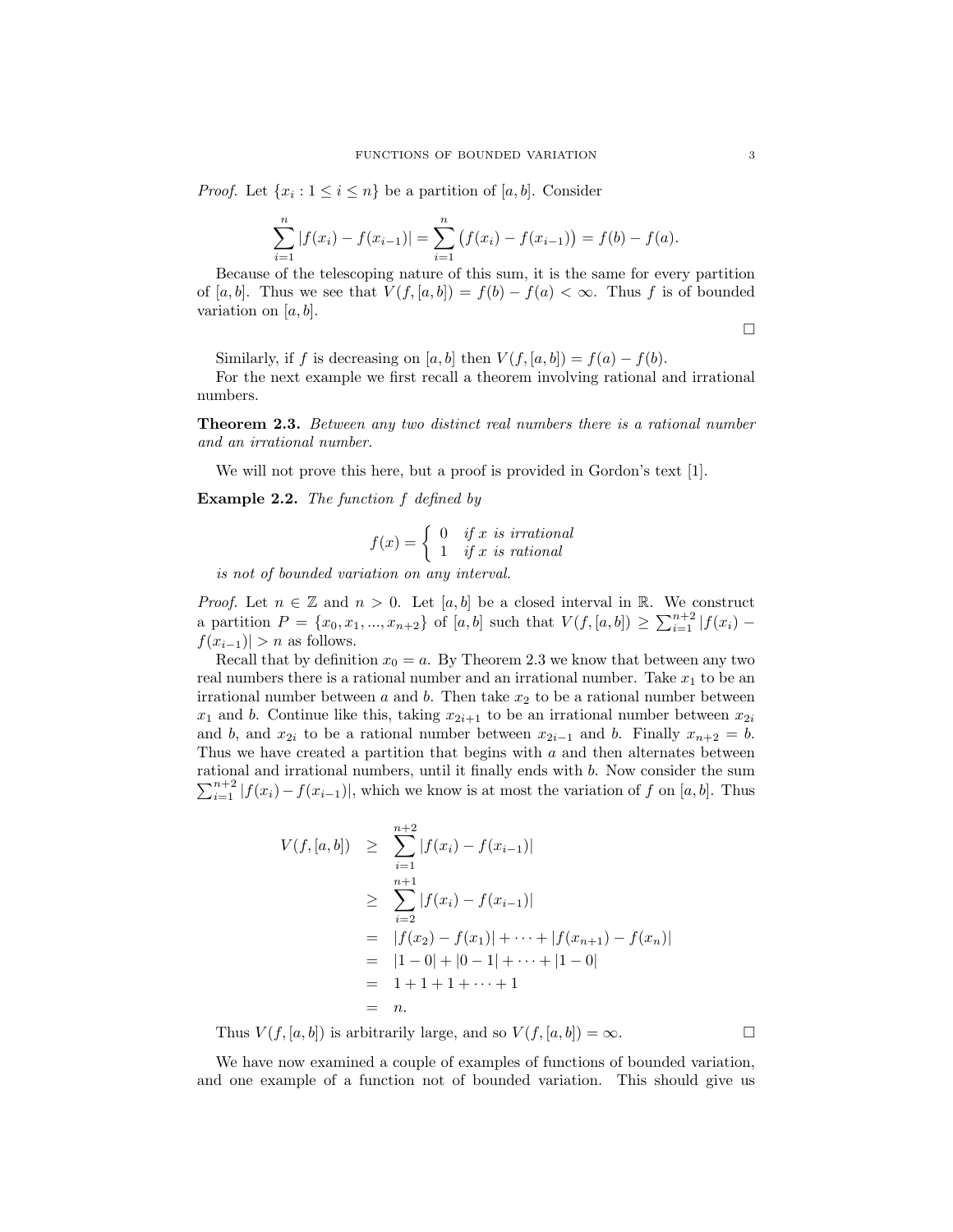#### 4 NOELLA GRADY

some insight into the behavior of functions of bounded variation and motivate the exploration of some algebraic properties of these functions, which we do in Section 2.3.

2.3. Algebraic Properties of Functions of Bounded Variation. In this section we consider some of the properties of functions of bounded variation. Properties that are listed but not proven have proofs in Gordon's text [1].

**Theorem 2.4.** Let f and g be functions of bounded variation on [a, b] and let k be a constant. Then

- (1) f is bounded on  $[a, b]$ ;
- (2) f is of bounded variation on every closed subinterval of  $[a, b]$ ;
- (3) kf is of bounded variation on  $[a, b]$ ;
- (4)  $f + g$  and  $f g$  are of bounded variation on  $[a, b]$ ;
- (5) fg is of bounded variation on  $[a, b]$ ;
- (6) if  $1/g$  is bounded on [a, b], then  $f/g$  is of bounded variation on [a, b].

We begin with a useful lemma.

**Lemma 2.1.** Let  $f: [a, b] \to \mathbb{R}$  be a function, let  $\{x_i : 0 \le i \le n\}$  be a partition of  $[a, b]$ , and let  $\{y_i : 0 \le i \le m\}$  be a partition of  $[a, b]$  such that  $\{x_i : 0 \le i \le n\} \subseteq$  $\{y_i: 0 \leq i \leq m\}$ . Then

$$
\sum_{i=1}^{n} |f(x_i) - f(x_{i-1})| \le \sum_{i=1}^{m} |f(y_i) - f(y_{i-1})|.
$$

*Proof.* We begin by showing that adding one point to the partition  $\{x_i : 0 \le i \le n\}$ gives the desired result, and then appeal to induction.

Let  $\{x_i : 0 \le i \le n\}$  and  $\{y_i : 0 \le i \le m\}$  be partitions as in the statement of the lemma. Suppose  $y \in \{y_i : 0 \le i \le m\}$ . If  $y = x_j$  for some j then the sum does not change. Thus we will suppose that  $y \neq x_j$  for all j. In this case y falls between two points  $x_{k-1}$  and  $x_k$  in  $\{x_i : 0 \leq i \leq n\}$  for some k. We take the sum  $\sum_{i=1}^{n} |f(x_i) - f(x_{i-1})|$  and write it out as follows:

$$
\sum_{i=1}^{k-1} |f(x_i) - f(x_{i-1})| + |f(x_k) - f(x_{k-1})| + \sum_{i=k+1}^{n} |f(x_i) - f(x_{i-1})|.
$$

We focus on  $|f(x_k) - f(x_{k-1})|$ . We know that

$$
|f(x_k) - f(x_{k-1})| = |f(x_k) - f(x_{k-1}) + f(y) - f(y)|
$$
  
\n
$$
\leq |f(x_k) - f(y_i)| + |f(y_i) - f(x_{k-1})|
$$

by the triangle inequality. We relabel the partition with the extra point as  $\{x_i :$  $0 \leq i \leq n+1$ . Thus, since all the addends are positive, we can write

$$
\sum_{i=1}^{n} |f(x_i) - f(x_{i-1})| \leq \sum_{i=1}^{n+1} |f(x_i) - f(x_{i-1})|.
$$

Because there are at most a finite number of the  $y_i$  the desired results follows by induction.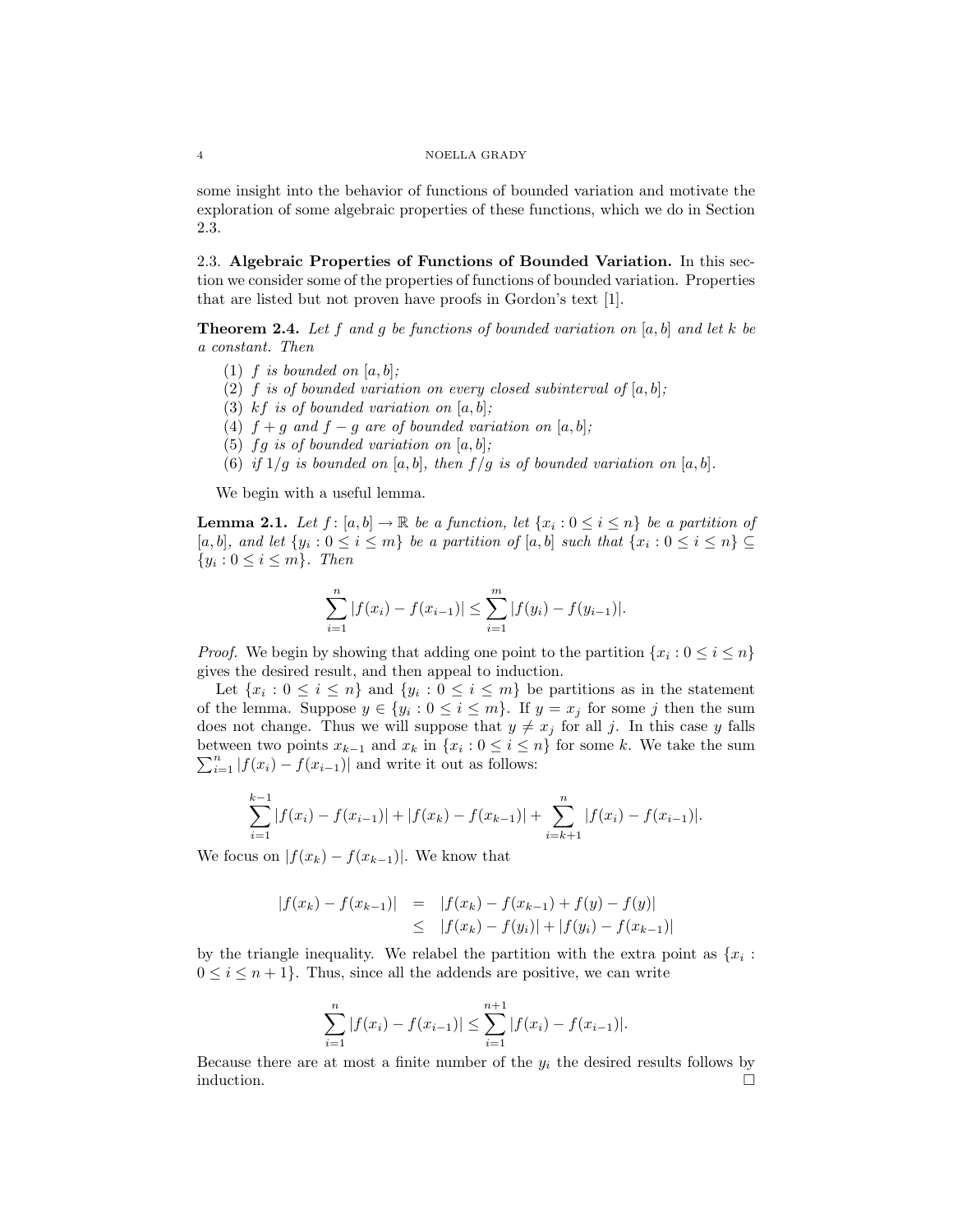Lemma 2.1 tells us that if we add points to a partition the sum of  $|f(x_i)-f(x_{i-1})|$ either does not change, or increases. This is useful when we are trying to prove things about the supremum of such sums, as we need to when looking at functions of bounded variation.

Now we prove parts of Theorem 2.4.

*Proof.* To prove (2) we begin by assuming that f is of bounded variation on  $[a, b]$ . Thus  $V(f, [a, b]) = \sup\{\sum_{i=1}^n |f(x_i) - f(x_{i-1})|\} = r$  where r is a real number. Let [c, d] be a closed subinterval of [a, b] and  $\{x_i : 1 \le i \le n\}$  be a partition of [c, d]. Then extend this partition to  $[a, b]$  by adding the points a and b, and relabeling. So  $\{x_i : 0 \le i \le n+2\}$  is a partition of  $[a, b]$  such that  $x_1 = c, x_{n+1} = d$ . Then

$$
\sum_{i=2}^{n+1} |f(x_i) - f(x_{i-1})| \le |f(x_1) - f(a)| + \sum_{i=2}^{n+1} |f(x_i) - f(x_{i-1})| + |f(b) - f(x_n)|
$$
  
\$\le r\$

Because the original partition of [c, d] was arbitrary we can conclude that  $r \geq$  $V(f, [c, d])$ .

To prove (3) we begin by letting  $\{x_i : 1 \le i \le n\}$  be a partition of  $[a, b]$ . Consider

$$
\sum_{i=1}^{n} |kf(x_i) - kf(x_{i-1})| = |k| \sum_{i=1}^{n} |f(x_i) - f(x_{i-1})|
$$
  
\n
$$
\leq |k| V(f, [a, b]).
$$

Because the partition was arbitrary  $kf$  is of bounded variation. Further, we can observe that  $V(kf, [a, b]) = |k| V(f, [a, b]).$ 

To prove (4) we begin again by letting  $\{x_i : 1 \le i \le n\}$  be a partition of  $[a, b]$ . By repeated use of the triangle inequality we write

$$
\sum_{i=1}^{n} |f(x_i) + g(x_i) - f(x_{i-1}) - g(x_{i-1})|
$$
\n
$$
\leq \sum_{i=1}^{n} |f(x_i) - f(x_{i-1})| + \sum_{i=1}^{n} |g(x_i) - g(x_{i-1})|
$$
\n
$$
\leq V(f, [a, b]) + V(g, [a, b]).
$$

Notice that  $V(f, [a, b]) + V(g, [a, b])$  is finite and the partition we chose was arbitrary. Thus by the least upper bound axiom (Axiom 2.1)  $f + g$  is of bounded variation.

To prove that  $f - g$  is of bounded variation on [a, b] we simply note that  $f - g =$  $f + (-1)g$ . Since  $(-1)g$  is of bounded variation on [a, b] by Theorem 2.4(3) we know from what we have just shown that  $f - g$  is of bounded variation on [a, b].

A proof of (5) is provided in Gordon's text [1].

To prove (6) we assume that f and g are of bounded variation on  $[a, b]$  and that  $\frac{1}{g}$  is bounded on [a, b]. Thus we know that there exists a number M such that for all  $x \in [a, b]$ ,  $|1/g(x)| \leq M$ . By Theorem 2.4(5) it suffices to show that  $1/g$  is of bounded variation on [a, b]. Thus we begin by taking  $\{x_i : 0 \le i \le n\}$  as an arbitrary partition of  $[a, b]$  and consider the usual sum,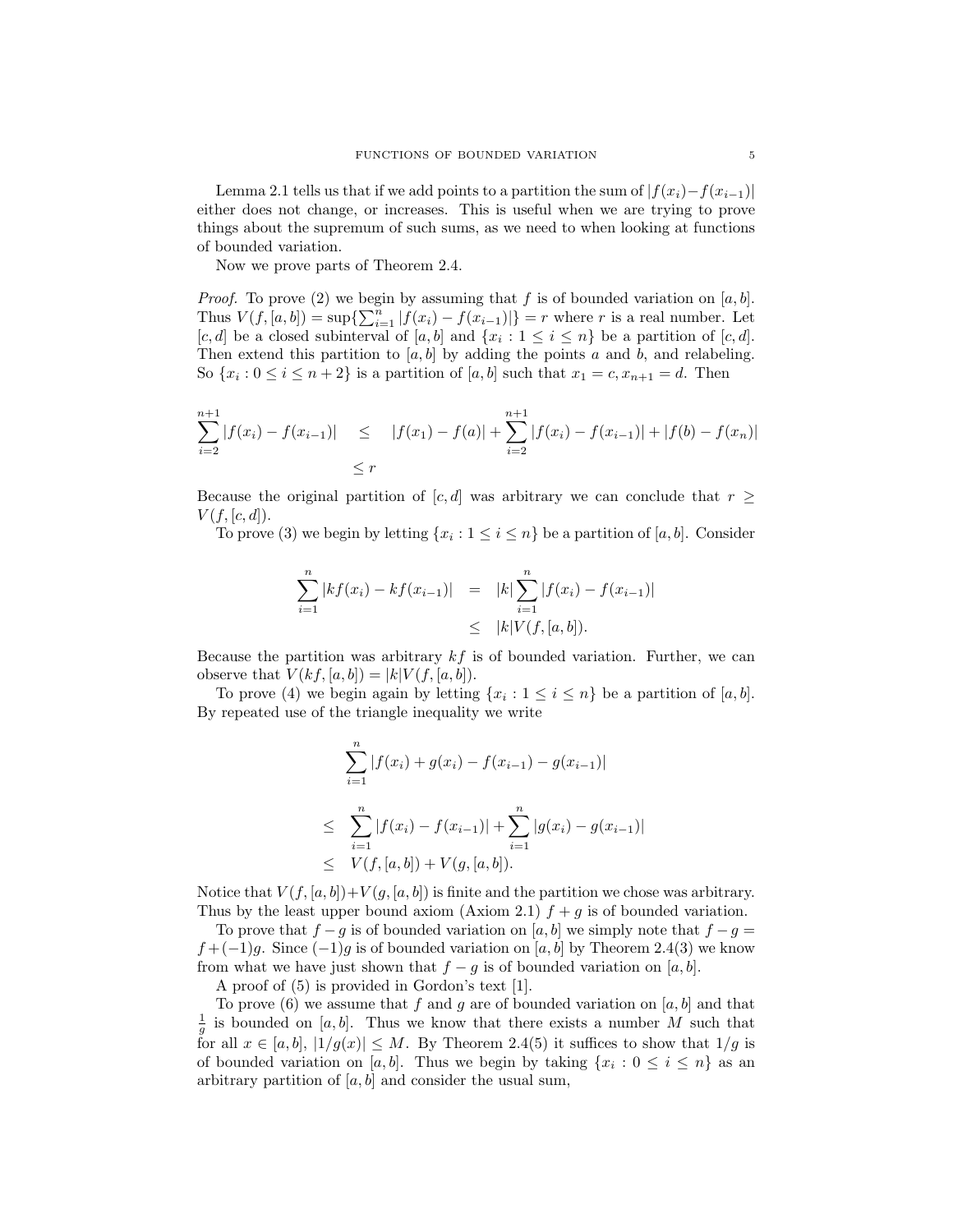$$
\sum_{i=1}^{n} \left| \frac{1}{g(x_i)} - \frac{1}{g(x_{i-1})} \right| = \sum_{i=1}^{n} \left| \frac{g(x_{i-1}) - g(x_i)}{g(x_i)g(x_{i-1})} \right|
$$
  

$$
\leq M^2 \sum_{i=1}^{n} |g(x_i) - g(x_{i-1})|
$$
  

$$
\leq M^2 \cdot V(g, [a, b]).
$$

Because the partition was arbitrary, we see that the sum is bounded above by  $M^2 \cdot V(g, [a, b])$  and so by the least upper bound axiom (Axiom 2.1)  $1/g$  is of bounded variation.

**Theorem 2.5.** Let  $f : [a, b] \rightarrow \mathbb{R}$  be a function and let  $c \in (a, b)$ . If f is of bounded variation on  $[a, c]$  and  $[c, b]$ , then f is of bounded variation on  $[a, b]$  and  $V(f, [a, b]) = V(f, [a, c]) + V(f, [c, b])$ 

A proof of Theorem 2.5 is provided in Gordon's text [1].

2.4. Examples. We now consider some functions that are not of bounded variation on a particular interval. These examples are helpful for gaining insight into what kinds of functions we might expect not to be of bounded variation, and for examining the mechanics of showing that a particular function is not of bounded variation.

**Example 2.3.** If  $f : [a, b] \to \mathbb{R}$  is of bounded variation on every closed subinterval of  $(a, b)$  it may yet fail to be of bounded variation on  $[a, b]$ .

We can see this by a counterexample. Consider the following function,

$$
f(x) = \begin{cases} \frac{1}{1-x}, & \text{when } x \neq 1; \\ 0, & \text{when } x = 1. \end{cases}
$$

This function is increasing on  $(0, 1)$  and so on every closed subinterval of  $(0, 1)$ it is of bounded variation by Theorem 2.2. However, because it has a vertical asymptote at  $x = 1$  we can make the sum  $\sum_{i=1}^{n} |f(x_i) - f(x_{i-1})|$  as large as we like by choosing partition points close to 1. Thus  $V(f, [0, 1]) = \infty$  and f is not of bounded variation on [0, 1].

The following example is especially interesting because it shows that a continuous function need not be of bounded variation.

Example 2.4. The function f defined by

$$
f(x) = \begin{cases} \sqrt[3]{x} \sin(\pi/x), & \text{for } x \neq 0; \\ 0, & \text{if } x = 0; \end{cases}
$$

is not of bounded variation on [0, 1].

We begin by making a partition of  $[0, 1]$ . We assume, without loss of generality, that the number of partition points is even, so  $n$  is even. We make our partition as follows:  $x_n = 1$ ,  $x_{(n-(2k+1))} = 1/(k+3)$ ,  $x_{(n-2k)} = 2/(2k+3)$ , for  $k = 1, 2, ...$  and  $x_0 = 0.$ 

Then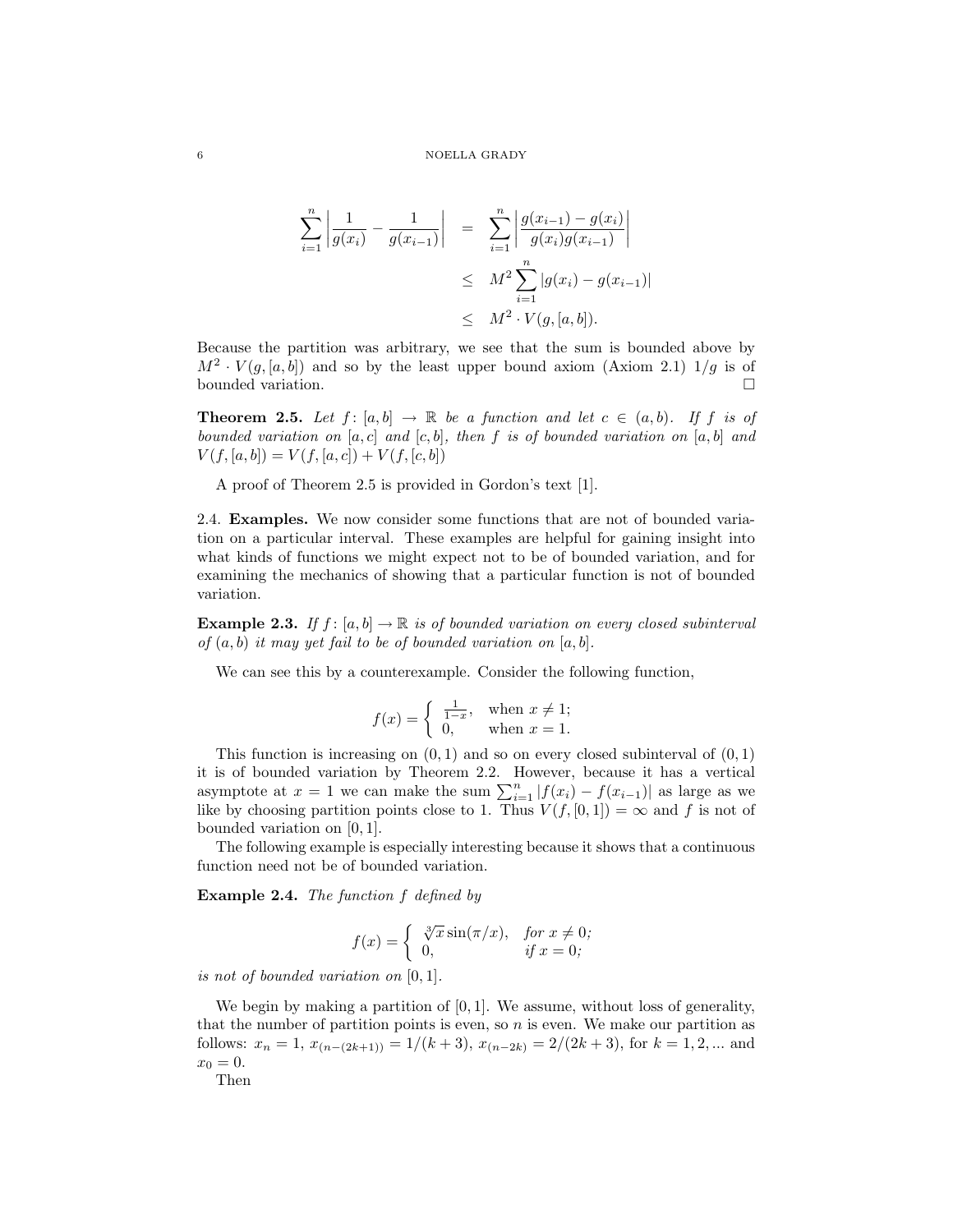$$
V(f, [0, 1] \geq \sum_{i=1}^{n} |f(x_i) - f(x_{i-1})|
$$
  
 
$$
\geq \sum_{i=1}^{n/2} |f(x_{2i+1}) - f(x_{2i})|.
$$

That is to say that we remove every other interval from the sum. Over the remaining intervals, our function has some convenient properties. The intervals we are now considering have the form  $[1/(k+3), 2/(2k+3)]$ . Also notice that  $|f(2/(2k+3))|$  = bonshielding have the form  $[1/(\kappa+3), 2/(\kappa+3)]$ . Also notice that  $[1/(\kappa+3)] =$ <br> $\sqrt[3]{2/(2k+3)}$  and  $f(1/(\kappa+3)) = 0$ . Because  $\sqrt[3]{x}$  is an increasing function,  $\sin(\pi/x)$ is the only component affecting when  $f$  is increasing or decreasing. Knowing how the sine function behaves we can see that  $f$  is monotone on each interval of the form  $[1/(k+3), 2/((2k+3))$ . Thus

$$
V(f, [0,1] \geq \sum_{i=1}^{n/2} |f(x_{2i}) - f(x_{2i-1})|
$$
  
= 
$$
\sum_{k=1}^{n} |f(1/(k+3))) - f(2/(2k+3))|
$$
  
= 
$$
\sum_{k=1}^{n} \left| \sqrt[3]{\frac{2}{(2k+3)}} \right|
$$
  
= 
$$
\sum_{k=1}^{n} \frac{\sqrt[3]{2}}{\sqrt[3]{(2k+3)}}.
$$

Notice that each term is smaller than the last, since the denominator is getting larger as  $k$  increases. Thus

$$
\sum_{k=1}^{n} \frac{\sqrt[3]{2}}{\sqrt[3]{2k+3}} \ge \sum_{k=1}^{n} \frac{1}{\sqrt[3]{k+3}} = \sum_{k=2}^{n+1} \frac{1}{\sqrt[3]{k}}.
$$

This is a p-series, with  $p = 1/3$ , so we know that it diverges. This means that by choosing  $n$  large enough we can make the sum

$$
\sum_{k=1}^{n} \frac{\sqrt[3]{2}}{\sqrt[3]{(2k+3)}}
$$

as large as we like and thus  $V(f, [0, 1]) = \infty$ . Thus, though the function is continuous it is not of bounded variation on [0, 1].

2.5. Functions of Bounded Variation as a Difference of Two Increasing Functions. In this section we examine the fact that a function of bounded variation can be written as the difference of two increasing functions. Later in the section we refine this property, showing that a function of bounded variation can be written as the difference of two strictly increasing functions.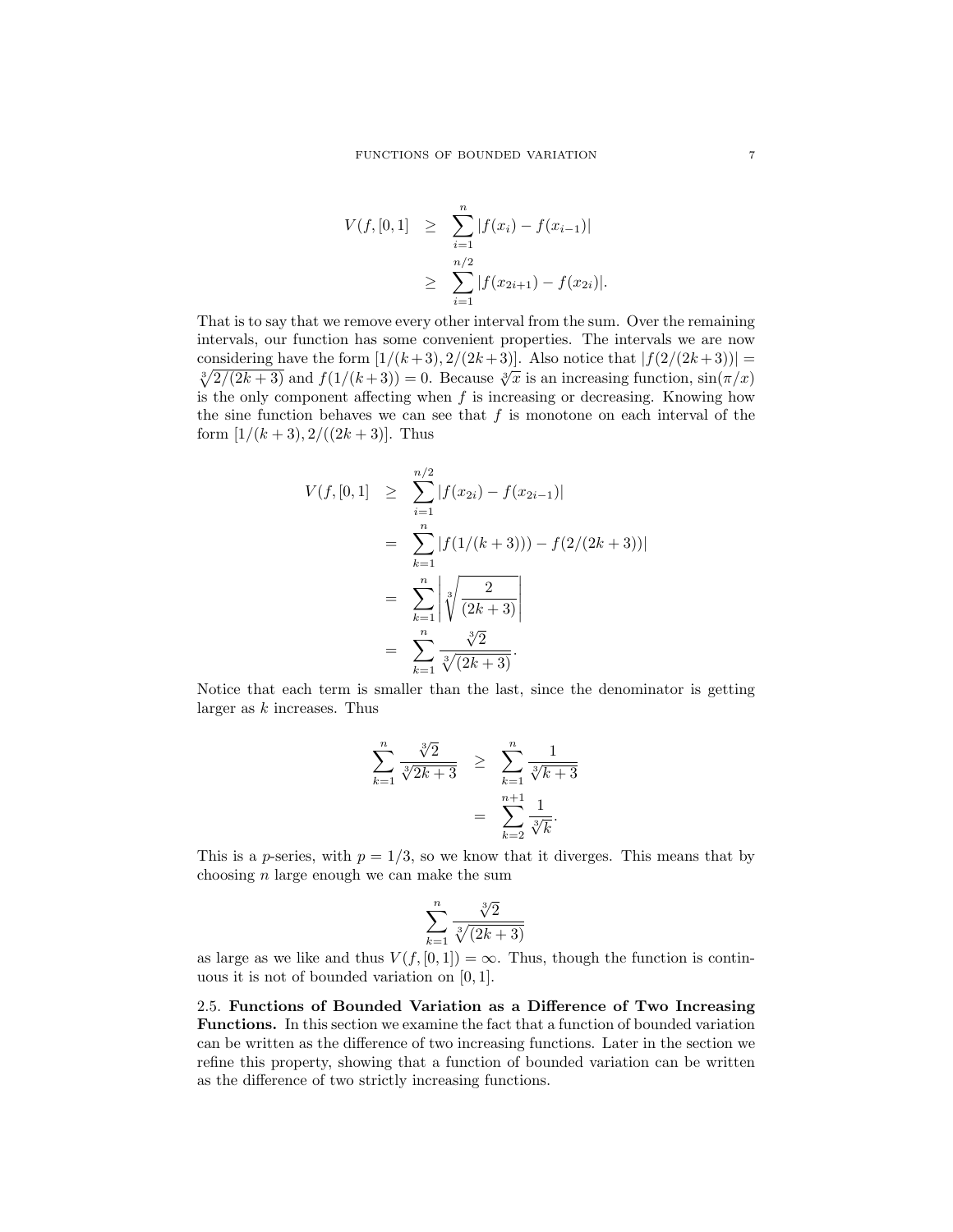

FIGURE 1. The graph of  $f(x) = \sqrt[3]{x} \sin(\pi/x)$ . This graph was created in Maple.

**Theorem 2.6.** If  $f : [a, b] \to \mathbb{R}$  is a function of bounded variation then there exist two increasing functions,  $f_1$  and  $f_2$ , such that  $f = f_1 - f_2$ .

We define an increasing function as a function f such that if  $x_1 < x_2$  then  $f(x_1) \le f(x_2)$ . Before we begin the proof of Theorem 2.6 we introduce Lemma 2.2 and 2.3.

**Lemma 2.2.** For a function f,  $V(f, [a, b]) = 0$  if and only if f is constant on  $[a, b]$ .

*Proof.* Suppose that f is constant. Then f is a monotone function and by Theorem 2.2  $V(f, [a, b]) = f(b) - f(a)$ . However,  $f(b) = f(a)$  and so  $V(f, [a, b]) = 0$ .

For the other direction we proceed by contraposition. Suppose that  $f$  is not constant on [a, b]. We wish to show that  $V(f, [a, b]) \neq 0$ . Since f is not constant on [a, b] there exist an  $x_1$  and an  $x_2$  such that both  $x_1$  and  $x_2$  are between a and b and such that  $f(x_1) \neq f(x_2)$ . If we take these two points as a partition of [a, b] we have

$$
V(f, [a, b]) \ge |f(x_1) - f(a)| + |f(x_2) - f(x_1)| + |f(b) - f(x_2)|.
$$

However, we know that  $|f(x_2) - f(x_1)| > 0$ . Since each other addend is at least zero, we see that the sum must be greater than zero, and thus  $V(f,[a,b]) > 0$  and  $V(f, [a, b]) \neq 0.$ 

**Lemma 2.3.** If f is a function of bounded variation on [a, b] and  $x \in [a, b]$  then the function  $g(x) = V(f, [a, x])$  is an increasing function.

*Proof.* We begin by introducing  $x_1$  and  $x_2$  such that  $x_1 < x_2$ . We wish to show that  $g(x_1) \le g(x_2)$ . Because f is of bounded variation on [a, b], by Theorem 2.5

$$
V(f, [a, x_2]) = V(f, [a, x_1]) + V(f, [x_1, x_2])
$$
  

$$
V(f, [a, x_2]) - V(f, [a, x_1]) = V(f, [x_1, x_2])
$$
  

$$
g(x_2) - g(x_1) = V(f, [x_1, x_2]).
$$

Since  $V(f, [x_1, x_2]) \ge 0$  we see that  $g(x_2) \ge g(x_1)$ . Furthermore, by Lemma 2.2 we have equality only if f is constant on  $[x_1, x_2]$ .

Now we prove Theorem 2.6.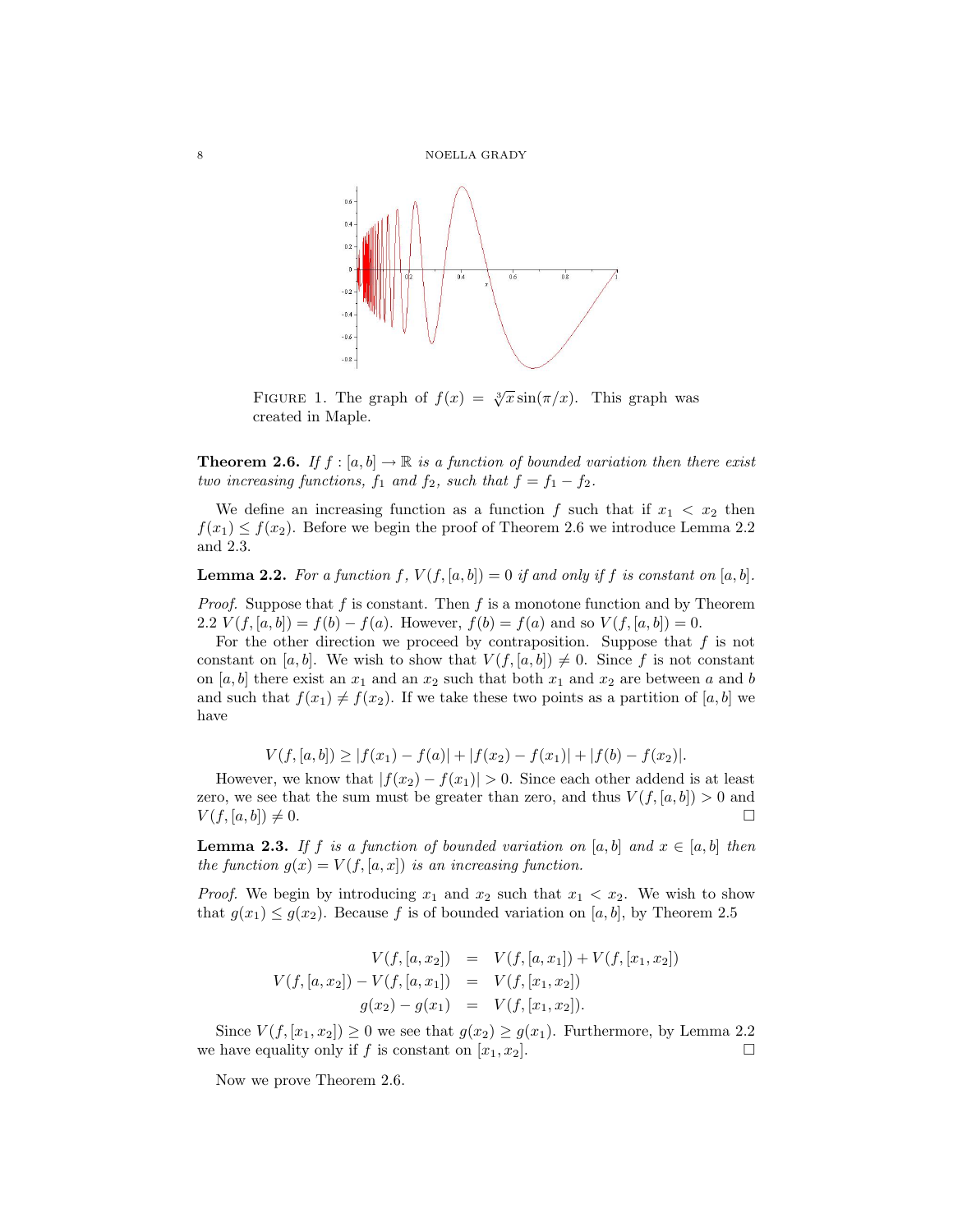*Proof.* We begin by defining  $f_1 = V(f, [a, x])$  for  $x \in (a, b]$  and  $f_1(a) = 0$ . We know this function to be increasing by Lemma 2.3. Define  $f_2$  as  $f_2(x) = f_1(x) - f(x)$ . Then  $f = f_1 - f_2$ . We need only show that  $f_2$  is increasing.

Suppose that  $a \leq x < y \leq b$ . Using Theorem 2.5 we can write

$$
f_1(y) - f_1(x) = V(f, [x, y])
$$
  
\n
$$
\geq |f(y) - f(x)|
$$
  
\n
$$
\geq f(y) - f(x).
$$

From this we see that

$$
f_1(y) - f_1(x) \geq f(y) - f(x)
$$
  
\n
$$
f_1(y) - f(y) \geq f_1(x) - f(x)
$$
  
\n
$$
f_2(y) \geq f_2(x).
$$

This shows that  $f_2$  is increasing on  $[a, b]$  and so completes the proof.

 $\Box$ 

Corollary 2.1 is a refinement of Theorem 2.6.

**Corollary 2.1.** If  $f : [a, b] \to \mathbb{R}$  is of bounded variation on [a, b] then f is the difference of two strictly increasing functions.

*Proof.* We know from Theorem 2.6 that f can be written as the difference of two increasing functions. We call these functions  $f_1$  and  $f_2$  and write  $f = f_1 - f_2$  where  $f_1$  and  $f_2$  are increasing.

Create two new functions,  $g_1(x) = f_1(x) + x$  and  $g_2(x) = f_2(x) + x$ . Because both  $f_i$  and x are increasing functions, their sum is also increasing. However, since x is a strictly increasing function, the result of this addition is also a strictly increasing function. Thus we write

$$
f(x) = f_1(x) - f_2(x) = (f_1(x) + x) - (f_2(x) + x) = g_1(x) - g_2(x)
$$

where  $g_1$  and  $g_2$  are strictly increasing functions.

 $\Box$ 

2.6. Continuity and Functions of Bounded Variation. The following theorem gives us some interesting properties of functions of bounded variation involving continuity.

**Theorem 2.7.** Let  $f : [a, b] \to \mathbb{R}$  be a function of bounded variation on  $[a, b]$  and define a function V on [a, b] by  $V(a) = 0$  and  $V(x) = V(f, [a, x])$  for all  $x \in (a, b]$ . Then

- (1) If  $a \le x < y \le b$  then  $V(y) V(x) = V(f, [x, y]).$
- (2) V is increasing on  $[a, b]$ .
- (3) If V is continuous at  $c \in [a, b]$  then f is continuous at  $c \in [a, b]$ .
- (4) If f is continuous at  $c \in [a, b]$  then V is continuous at  $c \in [a, b]$ .
- (5) If f is continuous on  $[a, b]$  then f can be written as the difference of two increasing continuous functions.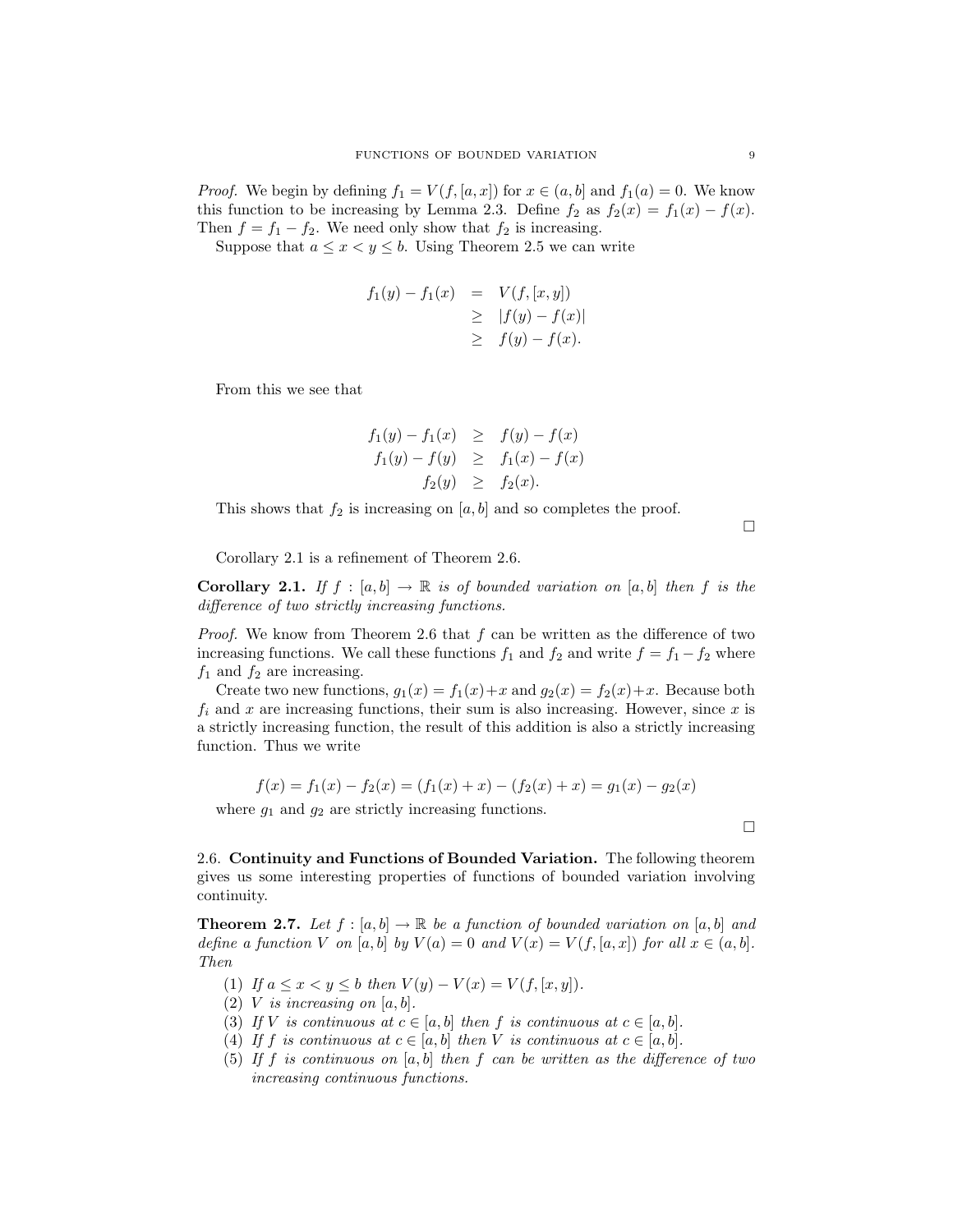*Proof.* The proof of  $(1)$  is contained in the proof of Lemma 2.3. Part  $(2)$  is Lemma 2.3. To begin the proof of (3) let  $\epsilon > 0$ . By the continuity of V choose  $\delta$  such that if  $|x-c| < \delta$  then  $|V(x) - V(c)| < \epsilon$ . Notice the following.

If  $c < x$  then  $V(x) - V(c) = V(f, [c, x])$ . If  $x < c$  then  $V(c) - V(x) = V(f, [x, c])$ . Thus

$$
|f(x)-f(c)|\leq \left\{\begin{array}{l} V(f,[c,x])=|V(x)-V(c)|\\ V(f,[x,c])=|V(x)-V(c)|.\end{array}\right.
$$

This shows that when  $|x - c| < \delta$  we have  $|f(x) - f(c)| \leq |V(x) - V(c)| < \epsilon$ . Thus f is continuous.

To prove  $(4)$  we us  $(2)$ , which tells us that V is an increasing function. Thus, both one sided limits exist at all points in  $c \in [a, b]$ . We have only to show that  $\lim_{x\to c} V(x) = V(c)$ . We will do this by showing that the right-hand limit of  $V(x)$ as  $x \to c$  is equal to  $V(c)$ . The case for the left-hand limit is similar.

Let  $\epsilon > 0$ . Choose  $\delta > 0$  by the continuity of f at c such that  $|f(x) - f(c)| < \epsilon/2$ when  $0 < x - c < \delta$ .

Find partition  $P = \{p_0, p_1, \ldots, p_n\}$  of  $[c, b]$  as follows. We know, by the definition of  $V(f, [c, b])$ , that there exists a partition P such that

(1) 
$$
V(f, [c, b]) < \sum_{i=1}^{n} |f(p_i) - f(p_{i-1})| + \frac{\epsilon}{2}.
$$

If  $p_1 - c < \delta$  then we are finished. If  $p_1 - c \ge \delta$  we take a point, x such that  $x - c < \delta$  and add it to the partition. By Lemma 2.1 this does not influence the inequality in (1). This is now the partition  $P$ , and  $x = p_1$ . Notice that  $V(f, [x, b]) \ge \sum_{i=2}^{n} |f(p_i) - f(p_{i-1})|$ .

Consider

$$
V(x) - V(c) = V(f, [c, x])
$$
  
=  $V(f, [c, b]) - V(f, [x, b])$   
 $\langle \sum_{i=1}^{n} |f(p_i) - f(p_{i-1})| + \frac{\epsilon}{2} - \sum_{i=2}^{n} |f(p_i) - f(p_{i-1})|$   
=  $|f(x) - f(c)| + \frac{\epsilon}{2}$   
 $\langle \frac{\epsilon}{2} + \frac{\epsilon}{2} \rangle$   
=  $\epsilon$ .

To prove (5) we begin by assuming that f is continuous on  $[a, b]$ . Thus, by part (4) we know that V is continuous on  $[a, b]$ . Since the difference of continuous functions is also continuous, we know that  $V - f$  is also continuous. Thus we can write  $f = V - (V - f)$  and f is the difference of two continuous, increasing functions.

Now we turn to possible discontinuities of functions of bounded variation.

**Theorem 2.8.** Let f be a function of bounded variation on  $[a, b]$ .

- (1) The function f has one-sided limits at each point of  $[a, b]$ .
- (2) The function f has at most countably many discontinuities on  $[a, b]$ .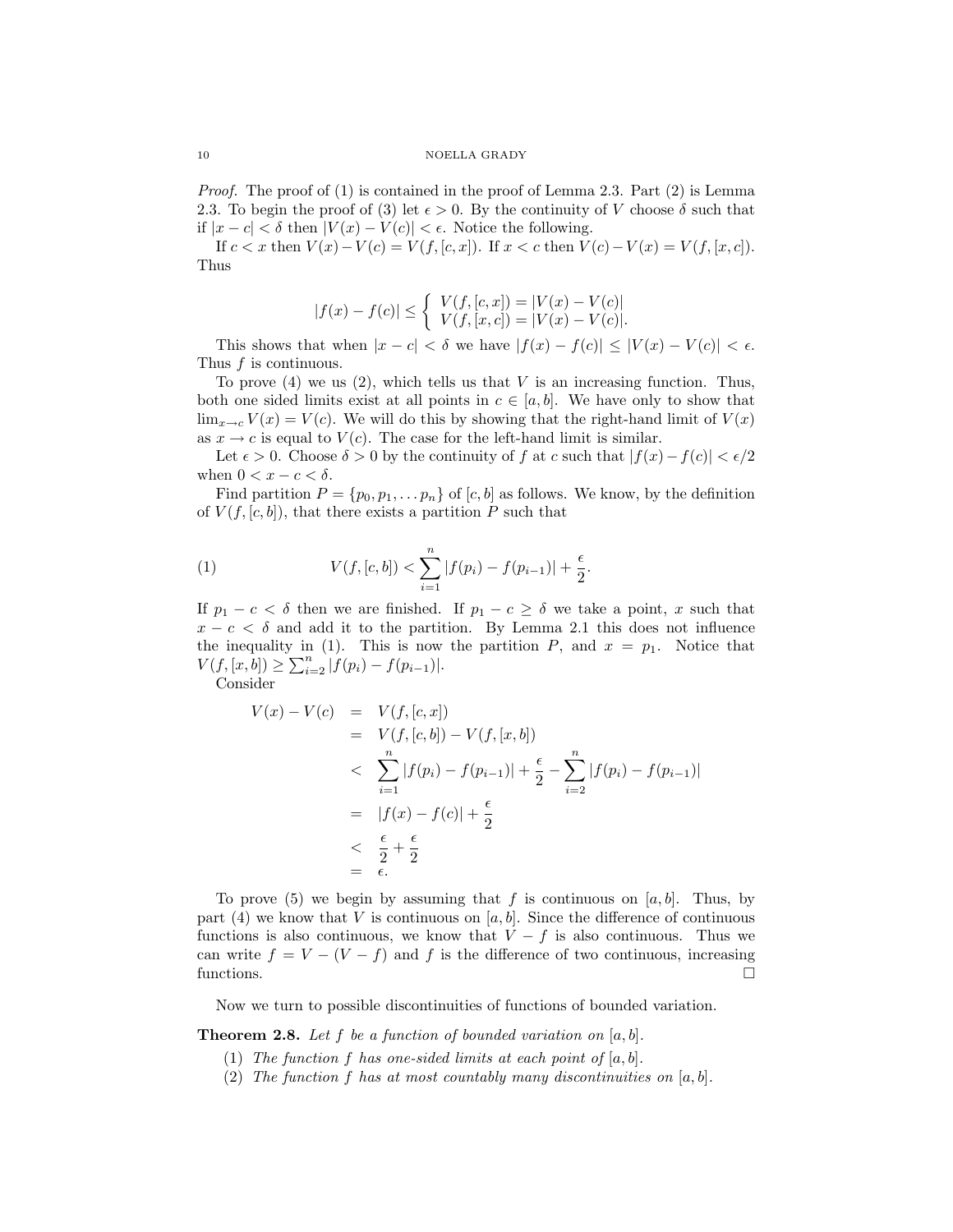Before we can prove this theorem we need a few theorems which can be found in most real analysis books, or specifically in Gordon's text [1].

**Theorem 2.9.** Let I be an interval. If a function  $f: I \to \mathbb{R}$  is a monotone function on I then f has one-sided limits at each point of I.

**Theorem 2.10.** If a function  $f : [a, b] \to \mathbb{R}$  is monotone, then the set of discontinuities of  $f$  in  $[a, b]$  is countable.

Now we are ready to prove Theorem 2.8.

*Proof.* To prove (1) we begin by assuming that f is of bounded variation on [a, b]. By Theorem 2.6f can be written as the difference of two increasing functions,  $f_1$ and  $f_2$ , such that  $f = f_1 - f_2$ . By Theorem 2.9 we know that  $f_1$  and  $f_2$  both have one-sided limits at each point of [a, b]. Let  $c \in [a, b)$  be an arbitrary point in the domain of f. Because the difference of limits is the limit of the difference we can write

$$
\lim_{x^+ \to c} f(x) = \lim_{x^+ \to c} (f_1(x) - f_2(x))
$$
  
= 
$$
\lim_{x^+ \to c} f_1(x) - \lim_{x^+ \to c} f_2(x)
$$

Because both these limits exist, we see that  $\lim_{x \to c} f(x)$  exists as well. A proof for left-handed limits can be found by replacing all the right-handed limits with left-handed limits and considering  $c \in (a, b]$ .

To prove  $(2)$  we once again rely on the fact that  $f$  can be written as the difference of two increasing functions such that  $f = f_1 - f_2$  where  $f_1$  and  $f_2$  are monotone increasing functions. Thus by Theorem 2.10 we know that  $f_1$  and  $f_2$  each have countably many discontinuities. Let the set  $D_1 = \{x | f_1 \text{ is discontinuous at } x\}$  and the set  $D_2 = \{x | f_2 \text{ is discontinuous at } x\}$ . By Theorem 2,  $D_1$  and  $D_2$  are countable. Then let  $D = D_1 \cup D_2$ . Now, f can not be discontinuous at a point where neither  $f_1$ nor  $f_2$  was discontinuous. Thus we can conclude that the number of discontinuities of f is at most the number of points in  $D$ . Since the union of two countable sets is countable we see that f has a countable number of discontinuities on  $[a, b]$ .

# 3. ABSOLUTE CONTINUITY

In this section we discuss absolute continuity and its relationship to bounded variation. We begin by defining uniform continuity and absolute continuity, and show that absolute continuity implies uniform continuity.

### 3.1. Introduction to Absolute Continuity.

**Definition 3.1.** Let I be an interval. A function  $f: I \to \mathbb{R}$  is uniformly continuous on I if for each  $\epsilon > 0$  there exists  $\delta > 0$  such that  $|f(y) - f(x)| < \epsilon$  for all  $x, y \in I$ that satisfy  $|y - x| < \delta$ .

We need the following definition in order to define absolute continuity. Two intervals are non-overlapping if their intersection contains at most one point.

**Definition 3.2.** Let I be an interval. A function  $f: I \to \mathbb{R}$  is absolutely continuous on I if for each  $\epsilon > 0$  there exists  $\delta > 0$  such that  $\sum_{i=1}^{n} |f(d_i) - f(c_i)| < \epsilon$ whenever  $\{[c_i, d_i] : 1 \leq i \leq n\}$  is a finite collection of non-overlapping intervals in *I* such that  $\sum_{i=1}^{n} (d_i - c_i) < \delta$ .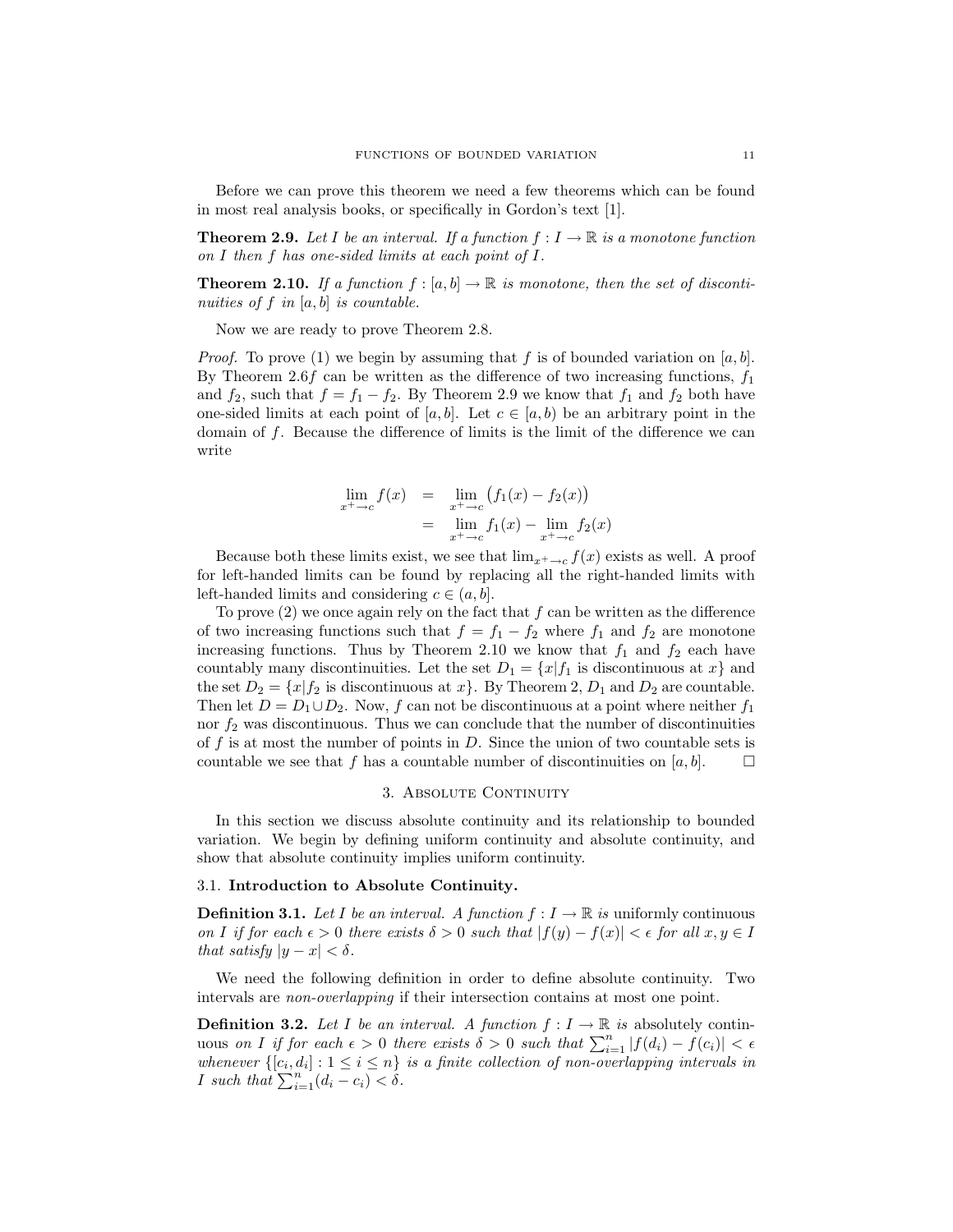#### 12 NOELLA GRADY

Theorem 3.1. An absolutely continuous function is uniformly continuous.

Proof. This result is a trivial consequence of the definition of absolute continuity. We choose  $n = 1$  in Definition 3.2 and the desired result follows immediately.  $\square$ 

We now consider a specific example of an absolutely continuous function.

**Example 3.1.** The function  $g(x) = \sqrt{x}$  is absolutely continuous on [0, 1].

We begin by letting  $\epsilon > 0$  and taking  $\{[c_i, d_i] : 1 \le i \le n\}$  to be a non-overlapping collection of intervals in [0, 1] such that  $\sum_{i=1}^{n} (d_i - c_i) < \epsilon^2$ . Choose  $a = \epsilon^2/4$ . Now we break the sum  $\sum_{i=1}^{n} |g(d_i) - g(c_i)|$  into two parts, those intervals that are in [0, a] and those that are in  $[a, 1]$ . If a happens to fall in the middle of an interval we break the interval at a. By Lemma 2.1 this will only make the sum  $\sum_{i=1}^{n} |g(d_i) - g(c_i)|$ larger if it has any effect. We will say that  $a = d_m$ .

Now we consider the sum over the intervals that are in  $[0, a]$ ,

$$
\sum_{i=1}^{m} |g(d_i) - g(c_i)| = \sum_{i=1}^{m} |\sqrt{d_i} - \sqrt{c_i}|
$$
  

$$
\leq \sqrt{a}
$$
  

$$
= \epsilon/2.
$$

This follows from the fact that  $\sqrt{x}$  is an increasing function.

Now we consider the sum over the intervals that are in  $[a, 1]$ 

$$
\sum_{i=m+1}^{n} |g(d_i) - g(c_i)| = \sum_{i=m+1}^{n} |\sqrt{d_i} - \sqrt{c_i}|
$$
  

$$
= \sum_{i=m+1}^{n} |\sqrt{d_i} - \sqrt{c_i}| \cdot \frac{|\sqrt{d_i} + \sqrt{c_i}|}{|\sqrt{d_i} + \sqrt{c_i}|}
$$
  

$$
= \sum_{i=m+1}^{n} \frac{d_i - c_i}{\sqrt{d_i} + \sqrt{c_i}}
$$
  

$$
\leq \sum_{i=m+1}^{n} \frac{d_i - c_i}{2\sqrt{a}}
$$
  

$$
= \frac{1}{2\sqrt{a}} \cdot \sum_{i=1}^{n} (d_i - c_i)
$$
  

$$
< \frac{1}{\epsilon} \cdot \epsilon^2
$$
  

$$
= \epsilon.
$$

Combining these two sums we see that

$$
\sum_{i=1}^{n} |g(d_i) - g(c_i)| \leq \sum_{i=1}^{m} |g(d_i) - g(c_i)| + \sum_{i=m}^{n} |g(d_i) - g(c_i)|
$$
  
< 
$$
< \epsilon/2 + \epsilon
$$
  
< 
$$
< 2\epsilon.
$$

Thus  $g(x) = \sqrt{x}$  is absolutely continuous on [0, 1].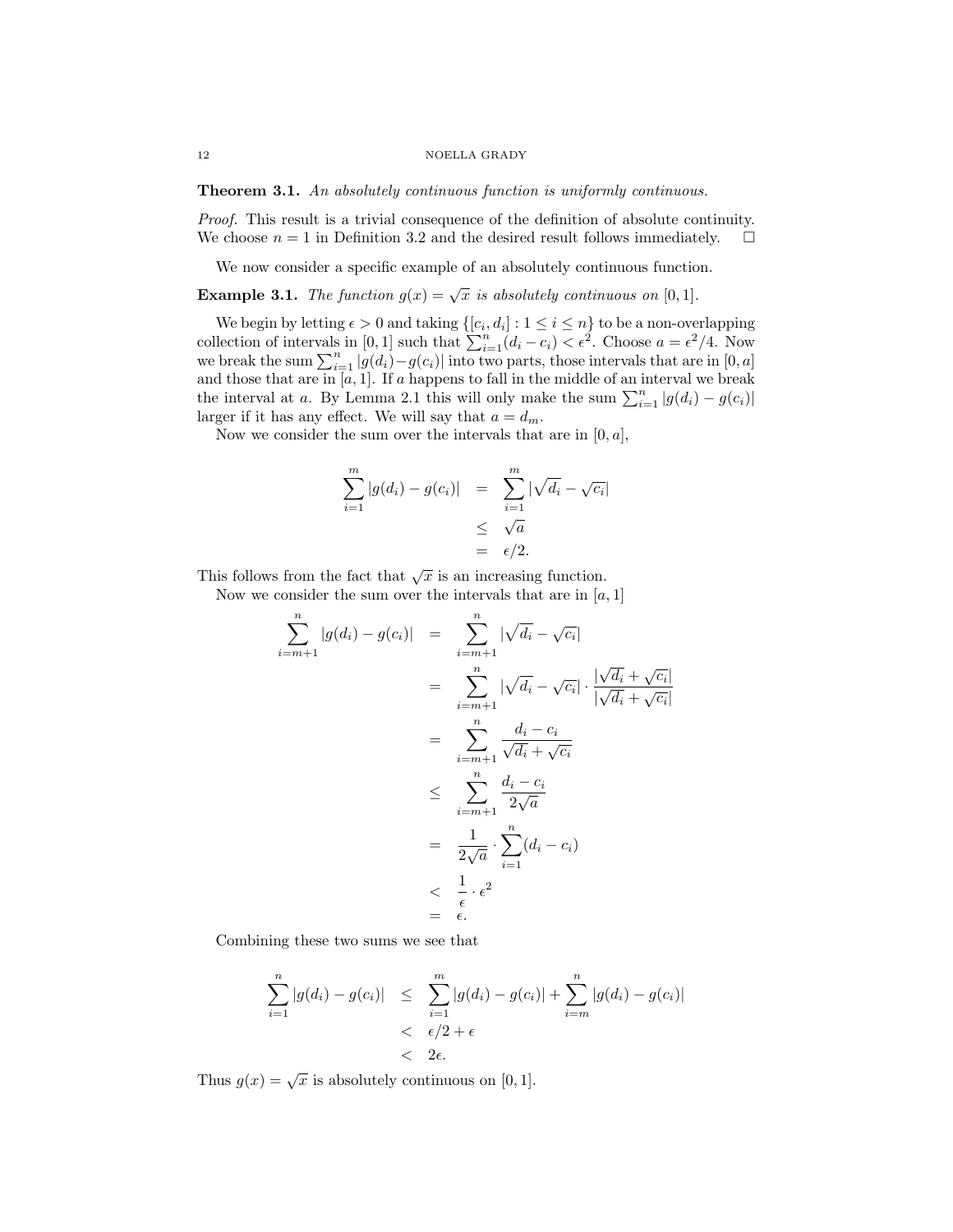Now we consider some general examples of absolutely continuous functions, such as Lipschitz functions. We also consider some of the algebraic properties of absolute continuity.

**Definition 3.3.** Let  $f: I \to \mathbb{R}$  be a function with I an interval, and let  $k \in \mathbb{R}$  such that k > 0. Then f satisfies a Lipschitz condition with constant k if  $|f(b)-f(a)| \leq$  $k|b - a|$  for all  $a, b \in I$ . The function f is called a Lipschitz function.

**Theorem 3.2.** If  $f : I \to \mathbb{R}$  is a Lipschitz function with Lipschitz constant  $k > 0$ then f is absolutely continuous on I.

*Proof.* Let  $\epsilon > 0$  and choose  $\delta = \epsilon/k$ . Let  $\{[c_i, d_i] : 1 \leq i \leq n\}$  be a finite set of non-overlapping intervals in I such that  $\sum_{i=1}^{n} (d_i - c_i) < \delta$ . Using the Lipschitz condition we obtain

$$
\sum_{i=1}^{n} |f(d_i) - f(c_i)| \le \sum_{i=1}^{n} k(d_i - c_i) < \frac{\epsilon}{k} < \epsilon
$$

Thus f is absolutely continuous on I.  $\Box$ 

Notice that a linear function of the form  $f(x) = ax + b$  is Lipschitz with  $k = |a|$ on all of R and so linear functions are absolutely continuous.

**Theorem 3.3.** If  $f: I \to \mathbb{R}$  is absolutely continuous then so is  $|f|$ .

Proof. Notice that

$$
\sum_{i=1}^{n} ||f(d_i)|| - |f(c_i)|| \le \sum_{i=1}^{n} |f(d_i) - f(c_i)|
$$

and because f is absolutely continuous on I we can make  $\sum_{i=1}^{n} |f(d_i) - f(c_i)|$ arbitrarily small. Thus  $|f|$  is absolutely continuous on  $I$ .

The following two theorems tell us that the sum and product of two absolutely continuous functions are also absolutely continuous.

**Theorem 3.4.** If f and g are absolutely continuous on the interval I, then  $f + g$ is absolutely continuous on I.

*Proof.* Let  $\epsilon > 0$ . Choose  $\delta_f > 0$  and  $\delta_q > 0$  according to the definition of absolute continuity such that  $\sum_{i=1}^n |f(d_i) - f(c_i)| < \epsilon/2$  and  $\sum_{i=1}^n |g(b_i) - g(a_i)| < \epsilon/2$ . Define  $\delta = \min\{\delta_f, \delta_g\}$ . Let  $\{[x_i, y_i] : 1 \le i \le n\}$  to be a finite collection of nonoverlapping intervals in I such that  $\sum_{i=1}^{n} (y_i - x_i) < \delta$ . Then, with repeated use of the triangle inequality, we can deduce that

$$
\sum_{i=1}^{n} |(f+g)(y_i) - (f+g)(x_i)| \leq \sum_{i=1}^{n} |f(y_i) - f(x_i)| + \sum_{i=1}^{n} |g(y_i) - g(x_i)| < \epsilon
$$

and so  $f + g$  is absolutely continuous on I.

**Theorem 3.5.** If f and g are absolutely continuous on  $[a, b]$ , then fg is absolutely continuous on  $[a, b]$ .

*Proof.* Notice that because f and g are absolutely continuous on [a, b] both are continuous on  $[a, b]$  and so achieve a maximum value on  $[a, b]$ . Choose  $M_f$  and  $M_g$  such that  $M_f \geq |f(x)|$  and  $M_g \geq |g(x)|$  for all  $x \in [a, b]$ . Let  $\epsilon > 0$ . Choose  $\delta_f > 0$  and  $\delta_g > 0$  according to the definition of absolute continuity such that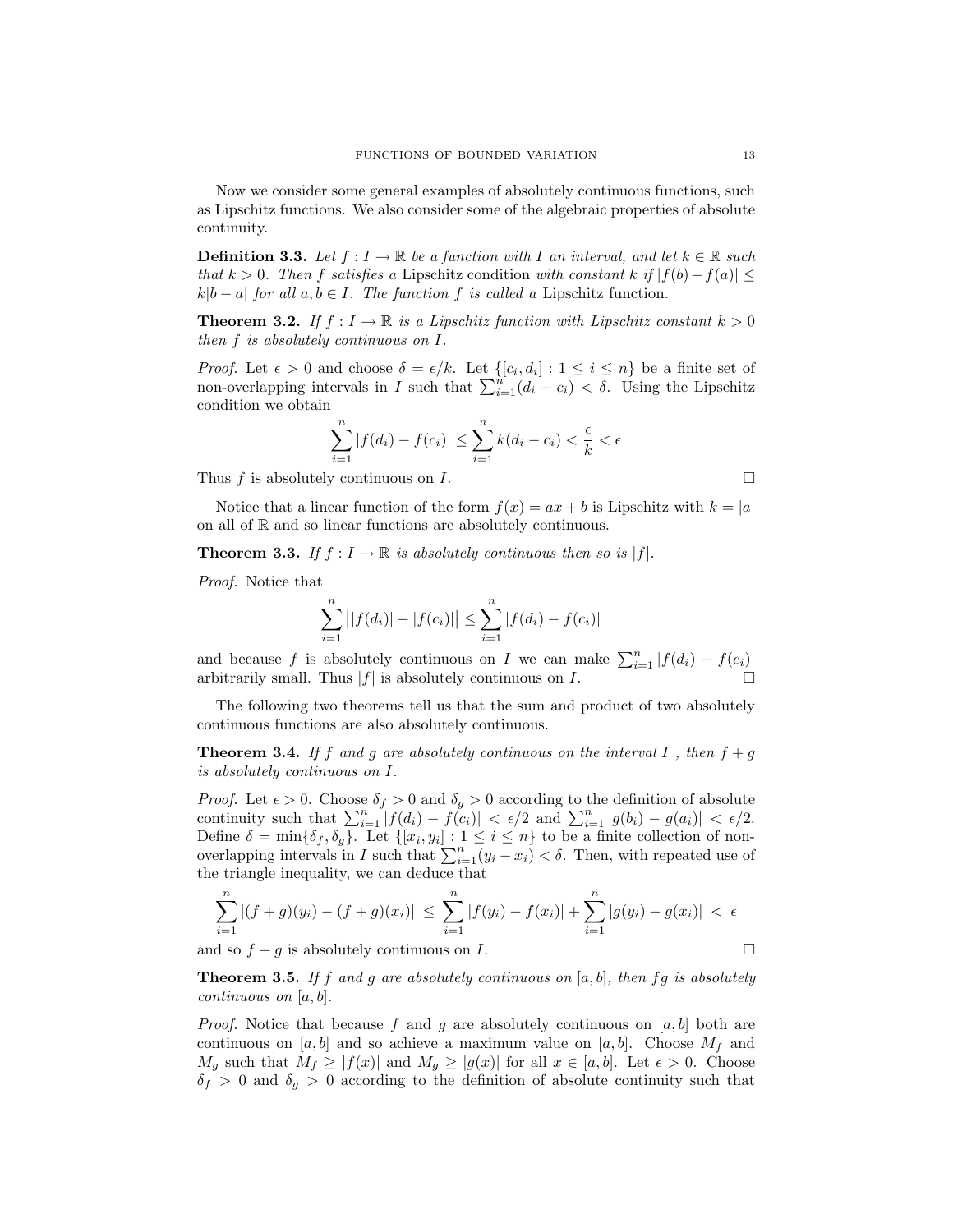#### 14 NOELLA GRADY

 $\sum_{i=1}^{n} |f(d_i) - f(c_i)| < \epsilon/2M_g$  and  $\sum_{i=1}^{n} |g(d_i) - g(c_i)| < \epsilon/2M_f$ . Define  $\delta =$  $\min\{\delta_f,\delta_g\}$  and let  $\{[c_i,d_i]:1\leq i\leq n\}$  be a finite collection of non-overlapping intervals in [a, b] such that  $\sum_{i=1}^{n} (d_i - c_i) < \delta$ . Consider the following:

$$
\sum_{i=1}^{n} |f(d_i)g(d_i) - f(c_i)g(c_i)| = \sum_{i=1}^{n} |g(d_i)[f(d_i) - f(c_i)] + f(c_i)[g(d_i) - g(c_i)]|
$$
  
\n
$$
\leq \sum_{i=1}^{n} |g(d_i)||f(d_i) - f(c_i)| + \sum_{i=1}^{n} |f(c_i)||g(d_i) - g(c_i)|
$$
  
\n
$$
\leq M_g \sum_{i=1}^{n} |f(d_i) - f(c_i)| + M_f \sum_{i=1}^{n} |g(d_i) - g(c_i)|
$$
  
\n
$$
< M_g \cdot \frac{\epsilon}{2M_g} + M_f \cdot \frac{\epsilon}{2M_f}
$$
  
\n
$$
= \epsilon.
$$

Thus  $fg$  is absolutely continuous on  $[a, b]$ .

$$
\Box
$$

 $\overline{\phantom{a}}$  $\overline{\phantom{a}}$ 

## 3.2. Connecting Absolute Continuity to Bounded Variation.

**Theorem 3.6.** If a function f is absolutely continuous on the interval  $[a, b]$  then f is of bounded variation on  $[a, b]$ .

*Proof.* Suppose that  $f : [a, b] \rightarrow \mathbb{R}$  is absolutely continuous. Use this fact to find a  $\delta > 0$  such that  $\sum_{i=1}^{n} |f(d_i) - f(c_i)| < 1$  when  $\sum_{i=1}^{n} (d_i - c_i) < \delta$  and  $\{[c_i, d_i] : 1 \leq i \leq n\}$  is a finite set of non-overlapping intervals in [a, b]. Round up  $(b-a)/\delta$  to the nearest integer value and call it k.

Now construct a partition of [a, b] as follows. { $x_i = a + i(b - a)/k$ : 0  $\leq$  $i \leq k$ . Now, each subinterval of this partition has length  $(b-a)/k \leq \delta$ . Thus  $V(f, [x_i, x_{i-1}]) \leq 1$  by the absolute continuity condition. There are at most k of these subintervals and so by Theorem 2.5 we know that  $V(f, [a, b]) \leq k$  and so f is of bounded variation on  $[a, b]$ .

We next use Theorem 3.6 to provide an example of a function that is uniformly continuous but not absolutely continuous. This example is important as it shows that there is indeed a difference between the two kinds of continuity.

Before the next example we need to recall a theorem from analysis.

**Theorem 3.7.** Let X be a compact set and f a continuous function on X. Then f is uniformly continuous on X.

**Example 3.2.** The function f defined by  $f(x) = \sqrt[3]{x} \sin(\pi/x)$  when  $x \neq 0$  and  $f(0) = 0$  is uniformly continuous but not absolutely continuous on [0, 1].

In Example 2.4 we showed that this function is not of bounded variation on  $[0, 1]$ , and thus by Theorem 3.6 we know that it is not absolutely continuous. However, this function is uniformly continuous. Because f is continuous on  $[0, 1]$ , a compact set, it follows from Theorem 3.7 that  $f$  is uniformly continuous on [0, 1].

**Theorem 3.8.** If  $f : I \to \mathbb{R}$  is an absolutely continuous function then f can be written as the difference of two increasing, continuous functions.

*Proof.* Because f is absolutely continuous on I we know that f is continuous and, by Theorem 3.6, that  $f$  is of bounded variation. Thus, by Theorem 2.6, we know that f can be written as the difference of two increasing continuous functions.  $\Box$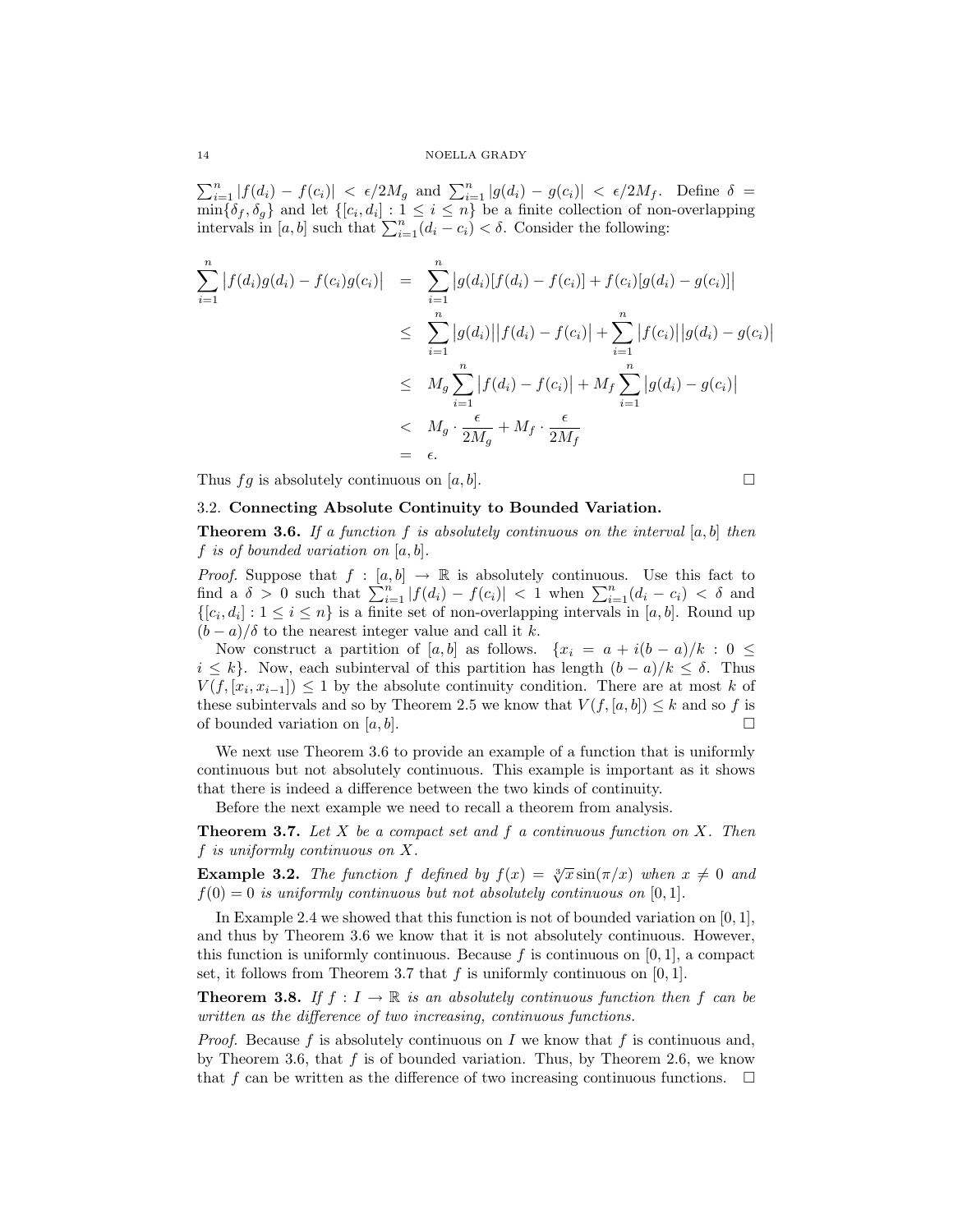3.3. Connecting Absolute Continuity and Derivatives. When the derivative of a continuous function f is bounded, we can conclude that f is absolutely continuous. This provides a tool for showing that a function is absolutely continuous, and thus of bounded variation.

**Theorem 3.9.** If f is continuous on  $[a, b]$  and  $f'$  exists and is bounded on  $(a, b)$ , then  $f$  is absolutely continuous on  $[a, b]$ .

*Proof.* Suppose that  $|f'(x)| < M$  for all  $x \in (a, b)$ . Let  $\epsilon > 0$  and consider  $\sum_{i=1}^{n} |f(d_i) - f(c_i)|$  where  $\{[c_i, d_i] : 1 \leq i \leq n\}$  is a finite collection of nonoverlapping intervals in [a, b] such that  $\sum_{i=1}^{n} |d_i - c_i| < \epsilon/M$ . Then we observe that

$$
\sum_{i=1}^{n} |f(d_i) - f(c_i)| = \sum_{i=1}^{n} \frac{|f(d_i) - f(c_i)|}{|d_i - c_i|} |d_i - c_i|.
$$

The Mean Value Theorem tells us that for every *i* there exists a value  $x_i \in [c_i, d_i]$ such that

$$
\frac{|f(d_i) - f(c_i)|}{|d_i - c_i|} = f'(x_i) < M.
$$

Thus we can write

$$
\sum_{i=1}^{n} \frac{|f(d_i) - f(c_i)|}{|d_i - c_i|} |d_i - c_i| < \sum_{i=1}^{n} M |d_i - c_i| \\
= M \sum_{i=1}^{n} |d_i - c_i| \\
\leq M \frac{\epsilon}{M} \\
= \epsilon.
$$

Thus f is absolutely continuous on  $[a, b]$ .

Example 3.3. A continuous function with an unbounded derivative may be absolutely continuous.

Consider  $f(x) = \sqrt{x}$  on [0, 1]. In Example 3.1 we saw that this function is absolutely continuous. However,  $f'(x) = \frac{1}{2\sqrt{x}}$  which is not bounded on  $(0, 1)$ .

**Example 3.4.** The function  $f(x) = x^2 |\sin(1/x)|$  for  $x \neq 0$  and  $f(0) = 0$  is absolutely continuous on [0, 1].

Consider first the function  $g(x) = x^2 \sin(1/x)$  when  $x \neq 0$  and  $g(0) = 0$ . Notice that  $|q(x)| = f(x)$ . By Theorem 3.3 we need only show that q is absolutely continuous on  $[0, 1]$ .

Now, when  $x \neq 0$ ,  $g'(x) = 2x \sin(1/x) - \cos(1/x)$ . Notice that  $\sin(1/x) \leq 1$  and  $-\cos(1/x) \leq 1$  and  $x \leq 1$ , so

 $|g'(x)| = |2x\sin(1/x) - \cos(1/x)| \le 2|x| |\sin(1/x)| + |\cos(1/x)| \le 3.$ 

Thus  $g'(x)$  is bounded on [0,1] by three and by Theorem 3.9 we know that  $g(x)$ is absolutely continuous on [0, 1]. Thus  $|g(x)| = f(x)$  is absolutely continuous on  $[0, 1]$ .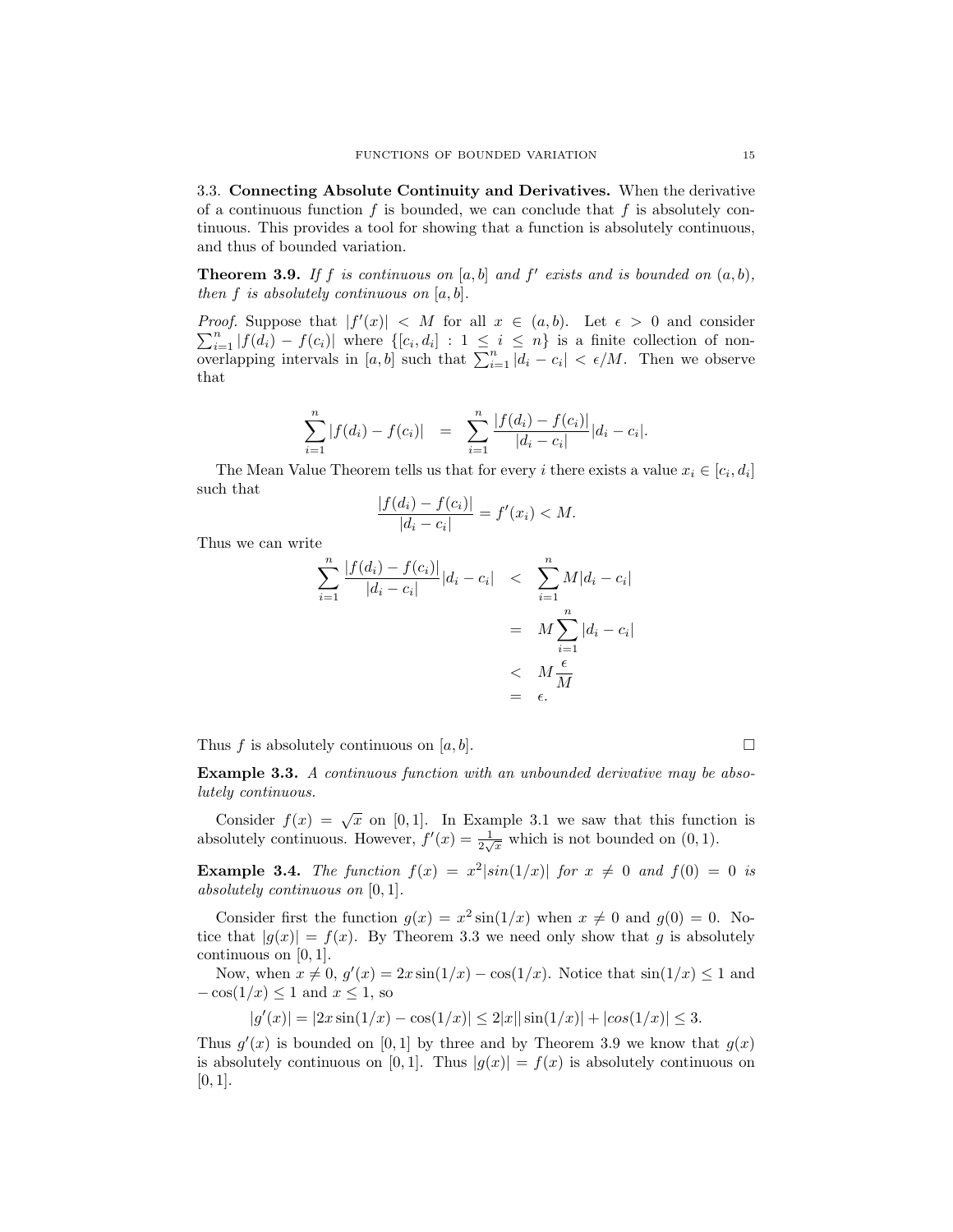We can use Example 3.4 to demonstrate that absolute continuity does not hold up under composition.

Example 3.5. The composition of two absolutely continuous functions need not be absolutely continuous.

Consider  $h = f \circ g$  where  $f(x) = \sqrt{x}$  and  $g(x) = x^2 |\sin(1/x)|$  on [0,1]. We know that  $f$  and  $g$  are absolutely continuous on  $[0, 1]$  from Examples 3.1 and 3.4, respectively. Now,  $h = x\sqrt{\sin(1/x)}$  and h is increasing on intervals of the form  $\left[\frac{2}{(2n+1)\pi}, \frac{2}{(2n)\pi}\right]$ . The intervals over which h is increasing are non-overlapping, so by Definition 2.4

$$
V(h, [0, 1]) \ge \sum_{i=1}^{n} V(h, [2/(2i+1)\pi, 2/(2i)\pi])
$$

for all  $n$ . The variation on each of these subintervals is known, however. Because  $\sum_{i=1}^{n} 2/2i\pi$ . That is h is increasing from 0 to x we can use Theorem 2.2 to find that  $V(h, [0, 1]) \ge$ 

$$
V(h, [0, 1]) \geq \sum_{i=1}^{n} \frac{2}{2i\pi}
$$

$$
= \sum_{i=1}^{n} \frac{1}{\pi} \frac{1}{i}
$$

which is a harmonic series and so diverges as  $n \to \infty$ . Thus  $V(h, [0, 1])$  is unbounded so h is not of bounded variation and thus can not be absolutely continuous on  $[0, 1]$ by Theorem 3.6.

# 4. CANTOR TERNARY FUNCTION

In this section we explore the Cantor ternary function. This function provides an interesting example of a function that is uniformly continuous on a closed interval and of bounded variation on the closed interval but is not absolutely continuous. The closed, bounded interval that we work on is [0, 1].

First we discuss ternary representations of the numbers in  $[0, 1]$ . For all real numbers  $x \in [0,1]$  there is a sequence of integers  $t_k \in \{0,1,2\}$  such that

$$
x = \frac{t_{x1}}{3} + \frac{t_{x2}}{3^2} + \frac{t_{x3}}{3^3} + \frac{t_{x4}}{3^4} + \cdots
$$

That is to say,  $x$  has a ternary expansion. We assume this in our discussion of the Cantor ternary function. The ternary expansion of a number can be written in decimal form as  $x = t_{x1}t_{x2}t_{x3}\cdots$ . Further, the two ternary expansions

$$
\frac{t_1}{3} + \frac{t_2}{3^2} + \frac{t_3}{3^3} + \dots + \frac{t_n}{3^k} + 0 + 0 + 0 + \dots
$$

and

$$
\frac{t_1}{3} + \frac{t_2}{3^2} + \frac{t_3}{3^3} + \dots + \frac{t_n - 1}{3^k} + \frac{2}{3^{k+1}} + \frac{2}{3^{k+2}} + \frac{2}{3^{k+3}} + \dots
$$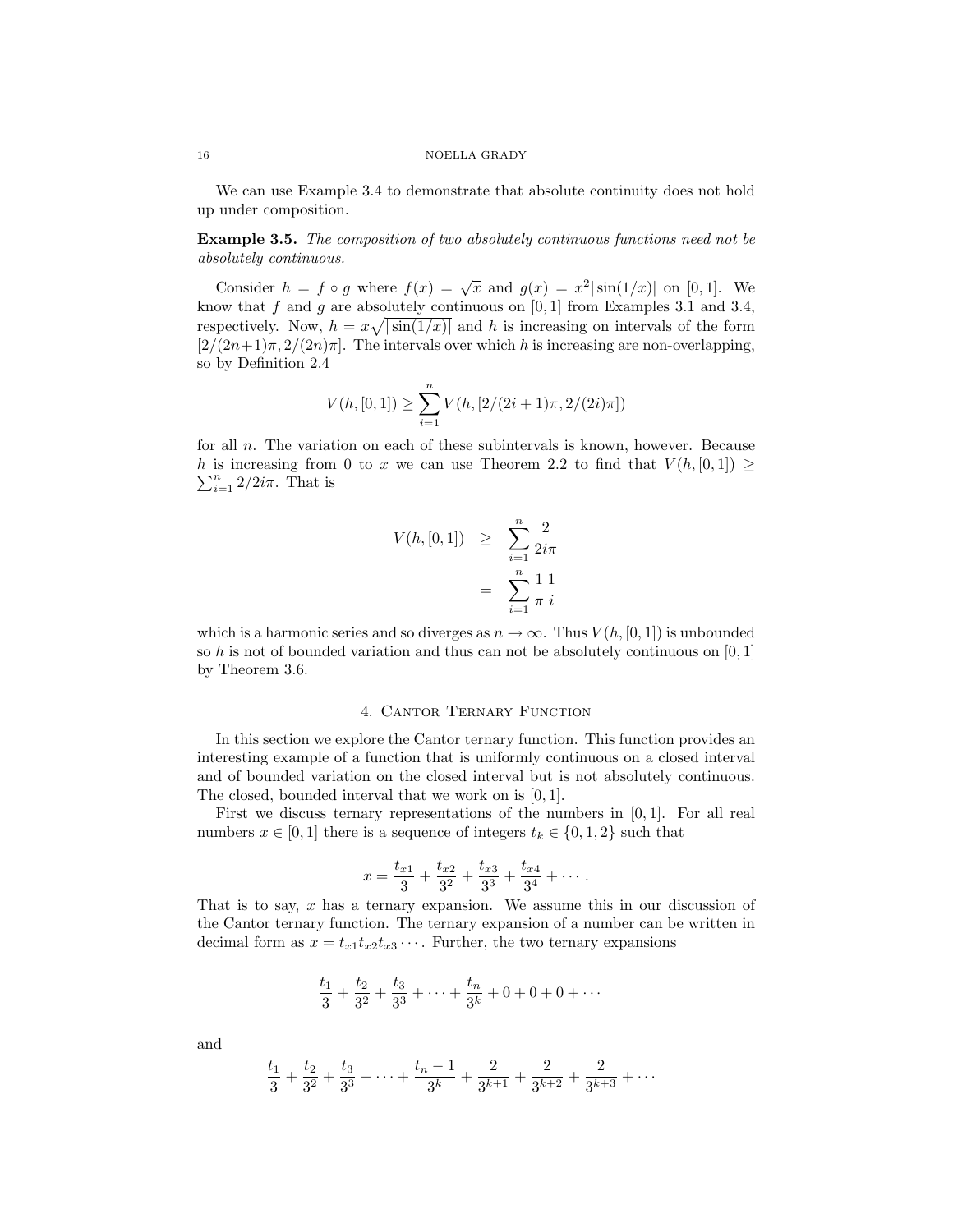are equal. This is the only way for two distinct ternary expansions to represent the same number. These two representations are similar to representing the number one in base 10 as either 1 or 0.99.

**Definition 4.1.** The Cantor ternary function is a function  $f : [0, 1] \rightarrow \mathbb{R}$  such that if the digit 1 does not appear in the ternary expansion of  $x$  then

$$
f(x) = \sum_{k=1}^{\infty} \frac{t_{xk}/2}{2^k}.
$$

If the digit 1 does appear in the ternary expansion of x, let  $j_x = \min\{k : t_{xk} = 1\}$ and then

$$
f(x) = \sum_{k=1}^{j_x - 1} \frac{t_{xk}/2}{2^k} + \frac{1}{2^{j_x}}.
$$

**Observation 4.1.** The Cantor ternary function is well defined.

*Proof.* We show that  $f$  is well defined by considering two possible representations of a number  $x$  and showing that  $f$  gives the same value for both. In the ternary expansion of a number, the only way for two numbers to be the same is for them to be of the following forms.

(2) 
$$
x = \frac{t_1}{3} + \frac{t_2}{3^2} + \frac{t_3}{3^3} + \dots + \frac{t_n}{3^k} + 0 + 0 + 0 + \dots
$$

(3) 
$$
x = \frac{t_1}{3} + \frac{t_2}{3^2} + \frac{t_3}{3^3} + \dots + \frac{t_n - 1}{3^k} + \frac{2}{3^{k+1}} + \frac{2}{3^{k+2}} + \frac{2}{3^{k+3}} + \dots
$$

Now suppose we have a number  $x$  represented in both these ways. If one of the  $t_k$  such that  $k < n$  is one, then for both representations we have

$$
f(x) = \sum_{k=1}^{j_x - 1} \frac{t_{xk}/2}{2^k} + \frac{1}{2^{j_x}}.
$$

Since in this case  $j_x$  is the same for both representations the value of the function at either representation is the same.

Now, suppose that there are no ones before  $t_n$  and  $t_n = 2$ . Then f of the representation in line (2) is

$$
f(x) = \sum_{k=1}^{\infty} \frac{t_{xk}/2}{2^k}
$$

$$
= \sum_{k=1}^{n-1} \frac{t_{xk}/2}{2^k} + \frac{1}{2^n}
$$

.

In line (3)  $t_n = 1$  and so we have  $j_x = n$  giving us

$$
f(x) = \sum_{k=1}^{n-1} \frac{t_{xk}/2}{2^k} + \frac{1}{2^n}.
$$

Thus the two representations yield the same result.

Finally, suppose that there is no one before  $t_n$  and  $t_n = 1$ . The representation in line (2) gives us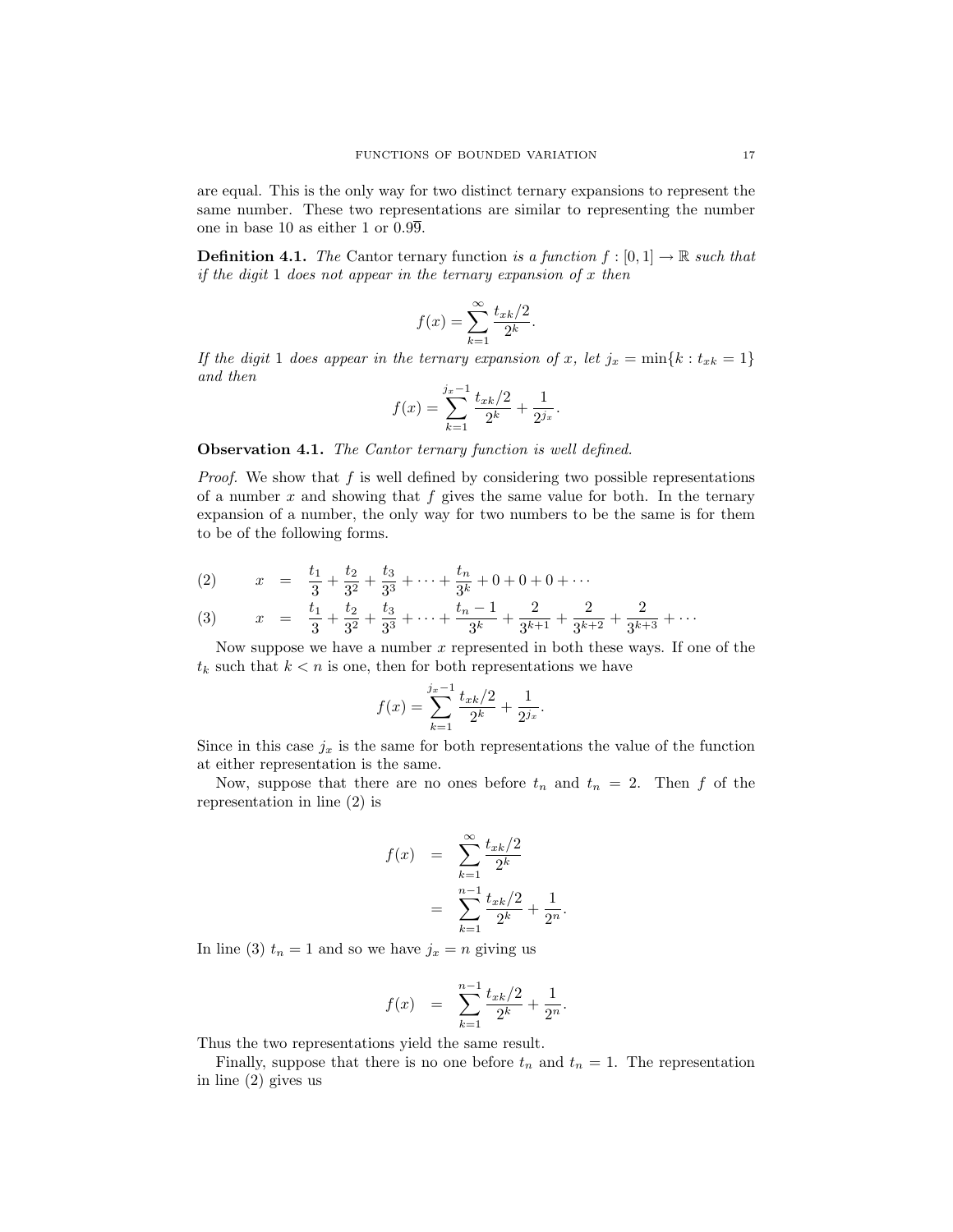$$
f(x) = \sum_{k=1}^{n-1} \frac{t_k/2}{2^k} + \frac{1}{2^n}.
$$

The representation in line (3) gives us

$$
f(x) = \sum_{k=1}^{n-1} \frac{t_k/2}{2^k} + 0 + \sum_{k=n+1}^{\infty} \frac{1}{2^k}
$$

$$
= \sum_{k=1}^{n-1} \frac{t_k/2}{2^k} + \frac{1}{2^n}
$$

where the second step follows from simplifying the geometric series. Thus we see that the two representations give the same result in any case, and so the Cantor ternary function is well defined.  $\hfill \square$ 

**Observation 4.2.** The Cantor ternary function, f, has values such that  $0 \leq$  $f(x) \leq 1$  for all  $x \in [0,1]$ .

Proof. First notice that all of the addends in either sum are either positive or zero, and thus  $f(x) \geq 0$ .

If  $f(x) = \sum_{k=1}^{\infty} \frac{t_{xk}/2}{2^k}$  then we know

$$
f(x) = \sum_{k=1}^{\infty} \frac{t_{xk}/2}{2^k}
$$
  

$$
\leq \sum_{k=1}^{\infty} \frac{1}{2^k}
$$
  

$$
= 1.
$$

Similarly, if  $f(x) = \sum_{k=1}^{j_x-1} \frac{t_{x_k/2}}{2^k} + \frac{1}{2^{j_x}}$  we know

$$
f(x) = \sum_{k=1}^{j_x - 1} \frac{t_{xk/2}}{2^k} + \frac{1}{2^{j_x}}
$$
  
\n
$$
\leq \sum_{k=1}^{j_x - 1} \frac{1}{2^k} + \frac{1}{2^{j_x}}
$$
  
\n
$$
= 1 - \frac{1}{2^{j_x - 1}} + \frac{1}{2^{j_x}}
$$
  
\n
$$
\leq 1.
$$

Thus  $f(x)$  is always smaller than 1 and greater than 0 on [0, 1].

**Observation 4.3.** The Cantor ternary function,  $f$ , is increasing on  $[0, 1]$ .

*Proof.* If  $y > x$  then we know that their ternary representation is the same to some point, and at the digit where they differ the digit in  $y$  is larger than the digit in  $x$ . Writing x and y in the decimal form of their ternary expansion with  $y > x$  we have the following: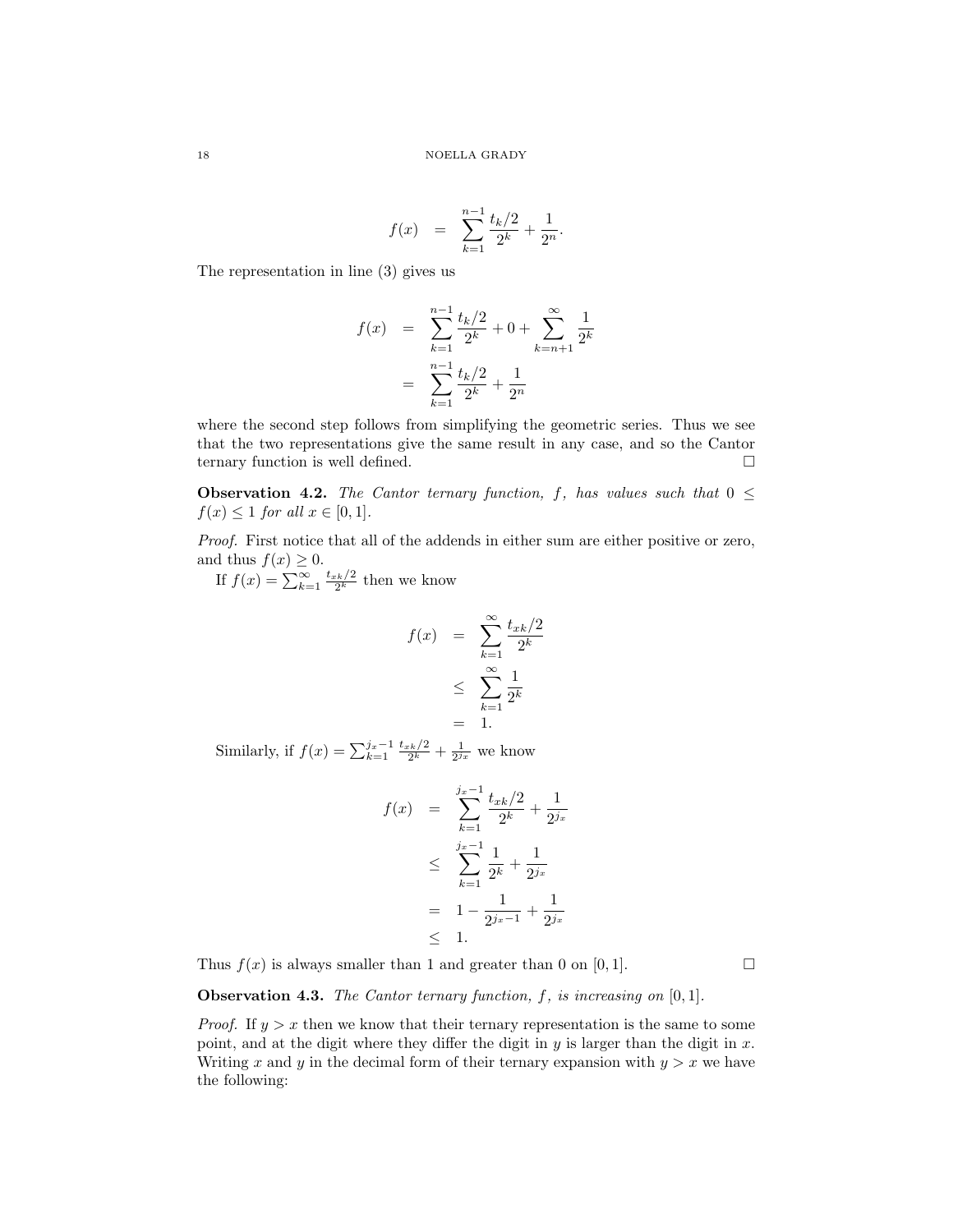$$
y = 0.t_1t_2 \cdots t_n \cdots
$$
  

$$
x = 0.s_1s_2 \cdots s_n \cdots
$$

where  $t_n > s_n$  and  $t_i = s_i$  for  $1 \leq i < n$ .

If one of the  $t_i = 1 = s_i$  for  $1 \leq i < n$ , then  $f(y) = f(x) = \sum_{k=1}^{i-1} \frac{t_{x_k/2}}{2^k} + \frac{1}{2^i}$ , and so  $f(y) \geq f(x)$ .

Suppose that there are no ones in the ternary representation of  $y$  or  $x$  up to  $n$ , and suppose further that  $t_n = 2$ . Then we have

$$
f(y) = \sum_{k=1}^{n-1} \frac{t_{xk}/2}{2^k} + \frac{1}{2^n} + K
$$

and

$$
f(x) = \sum_{k=1}^{n-1} \frac{t_k/2}{2^k} + \frac{1}{2^n}
$$

or

$$
f(x) = \sum_{k=1}^{n-1} \frac{t_k/2}{2^k} + 0 + C
$$

where  $C$  and  $K$  are the sum of the remaining terms that are not 1. Notice that

$$
C\leq \sum_{k=n+1}^\infty \frac{1}{2^k}=\frac{1}{2^n}
$$

and thus  $f(y) \ge f(x)$  in this case.

The last remaining case is when  $t_n = 1$ . We find a similar scenario:

$$
f(y) = \sum_{k=1}^{n-1} \frac{t_k/2}{2^k} + \frac{1}{2^n}
$$
  

$$
f(x) = \sum_{k=1}^{n-1} \frac{t_k/2}{2^k} + 0 + C.
$$

Once again

$$
C \le \sum_{k=n+1}^{\infty} \frac{1}{2^k} = \frac{1}{2^n}
$$

and  $f(y) \ge f(x)$  and so f is increasing on all of [0, 1].

Example 4.1. Determine the intervals on which f is constant.

From Observation 4.3 we know that  $f$  is increasing, so we need only find two separate points where f gives the same value to know that it has the same value at every intermediate point. Consider intervals of the form  $[0.000\cdots0100, 0.000\cdots0200]$ where these are the ternary expansions in decimal form. In other words, we are looking at intervals of the form  $[1/3^n, 2/3^n]$ . If the non-zero digit is in the nth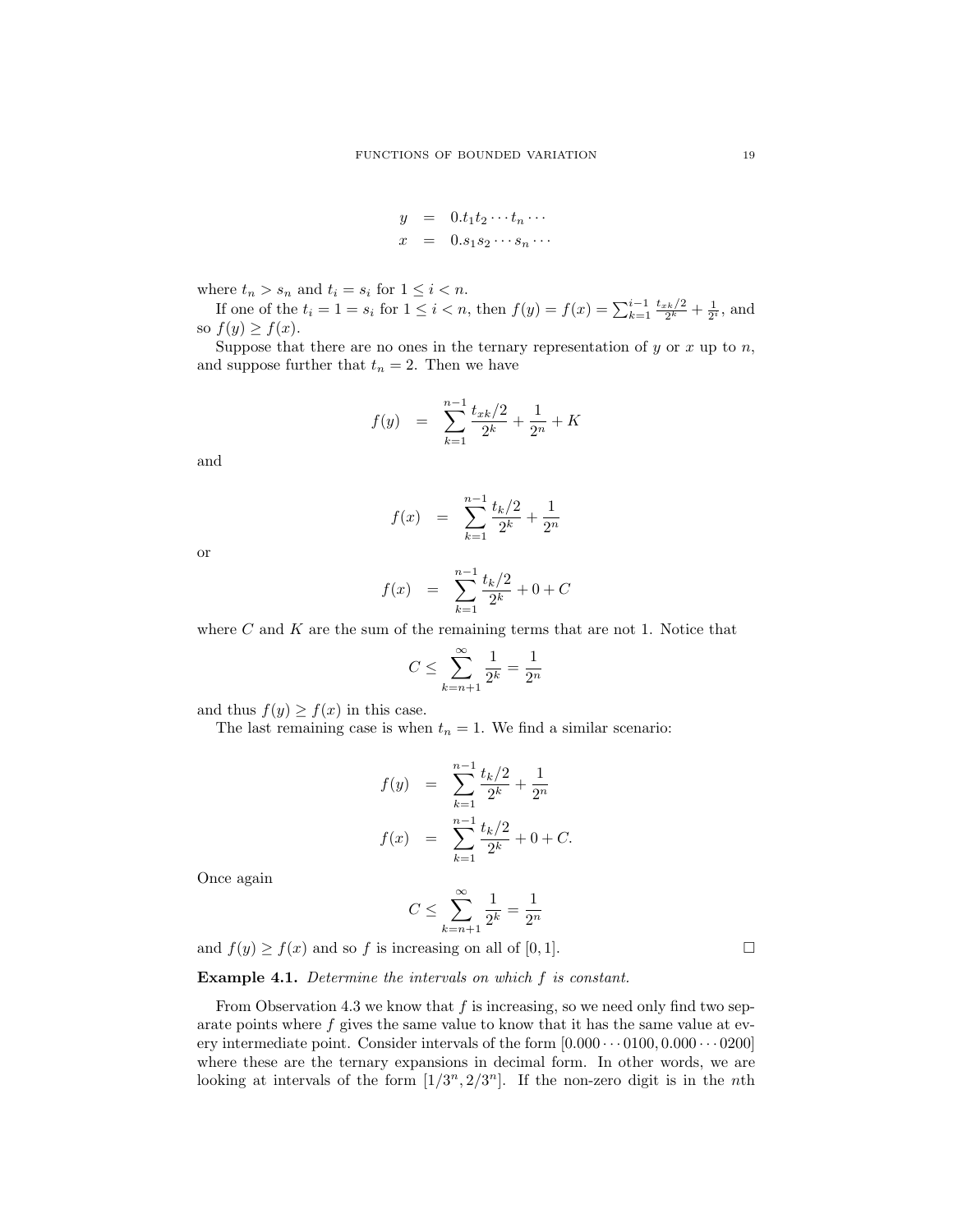# 20 NOELLA GRADY

place, f evaluates to  $1/2^n$  at both these endpoints. Inspection shows that any value greater than the right endpoint or smaller than the left gives a different value of f. Thus these are the largest intervals where f is constant at the value of  $1/2^n$ . We can generalize this observation by noticing that inserting a two at any place value gives a similar effect. So intervals of the form  $[2/3^k + 1/3^n, 2/3^k + 2/3^n]$  also give constant values of  $f$ , and no larger interval will do. Overall, then,  $f$  is constant on intervals of this form,

$$
\bigg[\sum_{k \ni t_{xk}=2} \frac{2}{3^k} + \frac{1}{3^n}, \sum_{k \ni t_{xk}=2} \frac{2}{3^k} + \frac{2}{3^n}\bigg].
$$

On a number line this would be the middle third of the interval  $[0, 1]$ , the middle third of each of the remaining intervals, the middle third of each the remaining thirds after that, and so on.



FIGURE 2. A number line showing some of the intervals for which the Cantor ternary function is constant.

## Example 4.2. Find the sum of the lengths of the intervals where f is constant.

From Example 4.1 we know the form of these intervals. The length of one interval of this form is

$$
\sum_{k \ni t_{k} = 2} \frac{2}{3^k} + \frac{2}{3^n} - \sum_{k \ni t_{k} = 2} \frac{2}{3^k} + \frac{1}{3^n} = \frac{2}{3^n} - \frac{1}{3^n} = \frac{1}{3^n}.
$$

Each interval of this length will appear  $2<sup>n</sup>$  times in the interval [0, 1], so we multiply by  $2^n$  and sum as n gets large:

$$
\sum_{n=1}^{\infty} \left(\frac{2}{3}\right)^n = \sum_{n=0}^{\infty} \frac{1}{3} \cdot \left(\frac{2}{3}\right)^n = 1.
$$

Observation 4.4. The Cantor ternary function is continuous.

Proof. We know already that the Cantor ternary function is increasing on [0, 1]. Thus, since the Cantor ternary function is monotone increasing, the only possible discontinuities are jump discontinuities. If we show that the Cantor ternary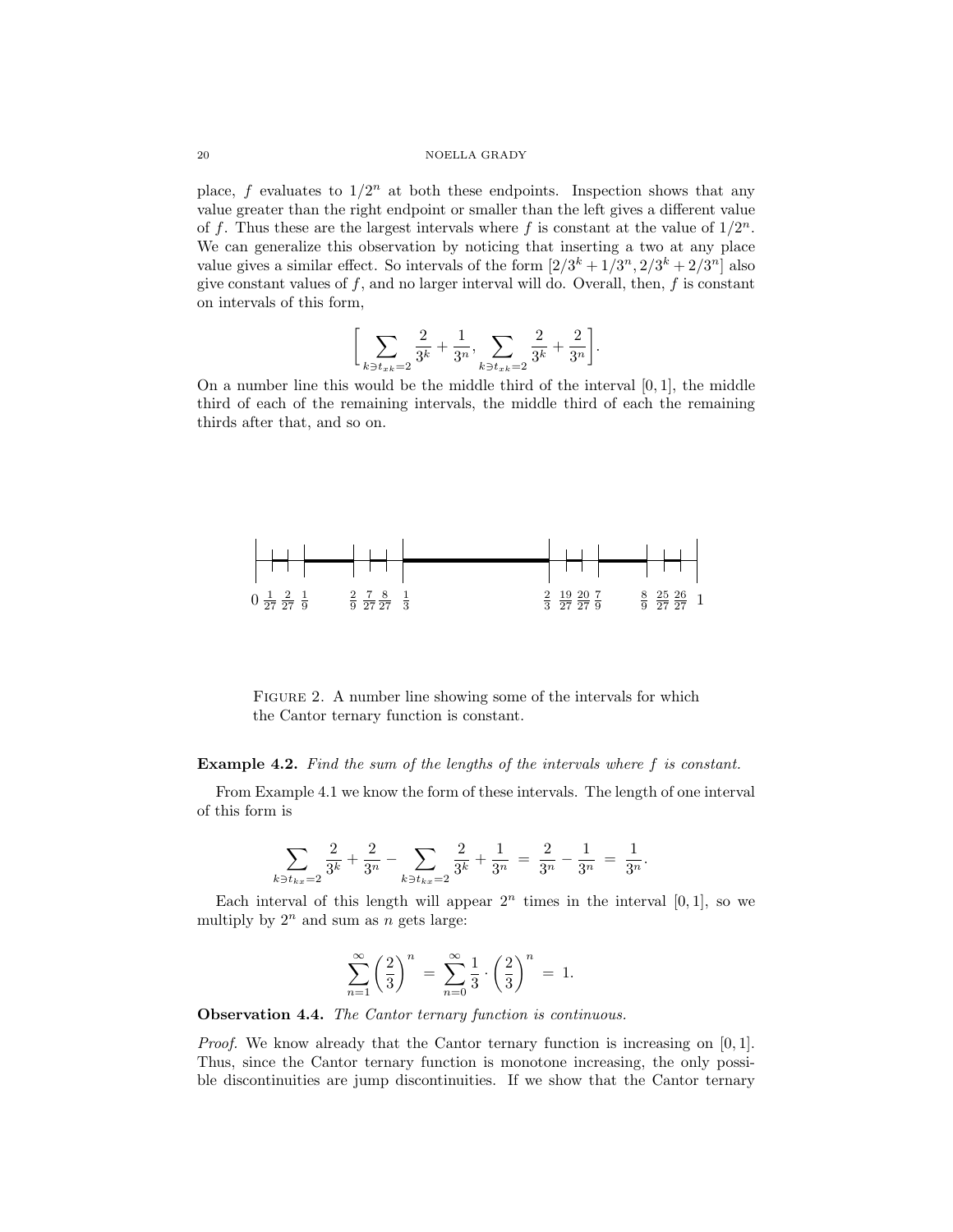function maps from  $[0, 1]$  onto an interval, then we know that there are no jump discontinuities and that the function must be continuous.

Suppose  $y \in [0, 1)$ . We would like to show that there exists an x such that  $f(x) =$  $y.$  We know that  $y$  must have a binary expansion. We create the ternary expansion of a number by using the digits from the binary expansion of  $y$  multiplied by two. Notice that this number,  $x$ , has only zeros and twos in the ternary expansion, and also that  $x \in [0,1]$ . Now consider  $f(x)$ :

$$
f(x) = \sum_{k=1}^{\infty} \frac{t_{xk}/2}{2^k}.
$$

This is exactly the number y that we started with. Thus we see that  $f([0, 1])$  hits every point in [0, 1]. Fortunately, we also know that  $f(1) = 1$ , and so we can say that  $f([0, 1])$  in fact hits everything in [0, 1] and thus has no jump discontinuities. Therefor the Cantor ternary function is continuous.

## Theorem 4.1. The Cantor ternary function is not absolutely continuous.

*Proof.* Let  $\epsilon = 1/2$ . Consider the following sets of intervals.

$$
\begin{cases}\n[0,1/3], & [2/3,1]\n\\ \n[0,1/9], & [2/9,1/3], & [2/3,7/9], & [8/9,1]\n\\ \n[0,1/27], & [2/27,1/9], & [2/9,7/27], & [8/27,1/3],\n\\ \n[2/3,19/27], & [20,27,7/9], & [8/9,25/27], & [26/27,1]\n\end{cases}
$$

To obtain one set from the next, we remove the middle third of the previous intervals. Label these intervals  $\{[c_i, d_i] : 1 \le i \le n\}$ . Then  $f(d_i) = f(c_{i+1})$ , that is to say the value of  $f$  at the right end point of an interval is the same as the value of f at the left end point of the following interval. Because  $f(0) = 0$  and  $f(1) = 1$ we see that

$$
\sum_{i=1}^{n} |f(d_i) - f(c_i)| = [f(d_1) - f(0)] + [f(d_2) - f(c_2)] + \dots + [f(1) - f(c_n)]
$$
  
=  $-f(0) + [f(d_1) - f(c_2)] + \dots + [f(d_{n-1}) - f(c_n)] + f(1)$   
=  $0 + 0 + 0 + \dots + 0 + 1$   
= 1

for any set of intervals chosen this way. Now, if we show that a set of intervals of this type may be made as small as we like, we will have shown that  $f$  is not absolutely continuous.

The length of each interval in the set is  $1/3^n$  for some n. Also, when the length is  $1/3^n$  then there are precisely  $2^n$  such intervals in the set. Thus the length of the sum of these intervals is given by  $(2/3)^n$ . However, we also know that  $\lim_{n\to\infty}(2/3)^n = 0$ and thus, for large enough  $n$  we can make this as small as we like. That is to say, for any  $\delta$  we can find a set of intervals whose lengths sum to less than  $\delta$  but where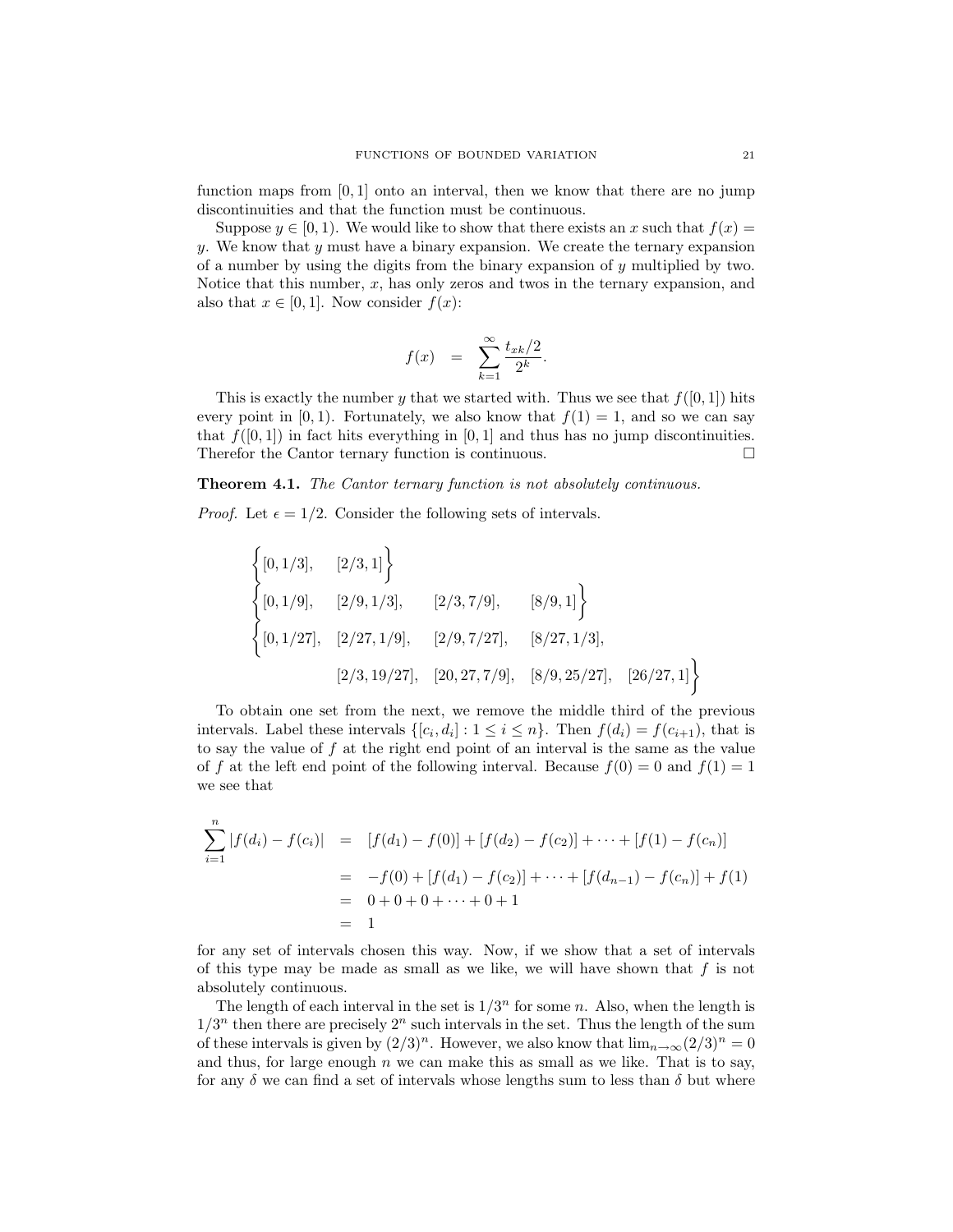#### 22 NOELLA GRADY

the sum of the variance of  $f$  over those intervals is always 1. This shows that  $f$  is not absolutely continuous.  $\Box$ 

## 5. ARC LENGTH

In this section we explore a connection between bounded variation and arc length and show the equivalence of two definitions of arc length. We begin with a definition of arc length.

**Definition 5.1.** Let f be a continuous function defined on  $[a, b]$ . The arc length of the curve  $y = f(x)$  on the interval [a, b] is defined by  $L = \sup\{S\}$  where

$$
S = \left\{ \sum_{i=1}^{n} \sqrt{(x_i - x_{i-1})^2 + (f(x_i) - f(x_{i-1}))^2} : \{x_i : 1 \le i \le n\} \text{ partitions } [a, b] \right\}
$$

If  $S$  is unbounded, then  $f$  is said to have infinite length on the given interval.

We now state and prove the theorem connecting arc length and the variation of a function.

**Theorem 5.1.** The length of a curve is finite if and only if  $f$  is of bounded variation on  $[a, b]$ .

*Proof.* Suppose that the arc length is finite, of length L, and  $\{x_i : 0 \le i \le n\}$  is a partition of  $[a, b]$ . Then we write

$$
\sum_{i=1}^{n} |f(x_i) - f(x_{i-1})| \leq \sum_{i=1}^{n} \sqrt{(x_i - x_{i-1})^2 + (f(x_i) - f(x_{i-1}))^2} \leq L.
$$

Thus the variation of f is bounded and f is of bounded variation on  $[a, b]$ .

Now, suppose that f is of bounded variation. Recall that  $\sqrt{x^2 + y^2} \le |x| + |y|$ . Consider that

$$
\sum_{i=1}^{n} \sqrt{(x_i - x_{i-1})^2 + (f(x_i) - f(x_{i-1}))^2} \leq \sum_{i=1}^{n} |x_i - x_{i-1}| + \sum_{i=1}^{n} |f(x_i) - f(x_{i-1})|
$$
  
=  $b - a + \sum_{i=1}^{n} |f(x_i) - f(x_{i-1})|$   
(4)  
 $\leq b - a + V(f, [a, b]).$ 

Since the variation of  $f$  is finite, line  $(4)$  is finite, and so the arc length is finite.  $\Box$ 

Now we show that when  $f$  has a continuous derivative on  $[a, b]$  then Definition 5.1 is equivalent to  $L = \int_a^b \sqrt{1 + (f'(x))^2} dx$ , another definition of are length. We take this as a series of lemmas.

**Lemma 5.1.** The inequality  $\sqrt{(d-c)^2 + (f(d) - f(c))^2} \leq \int_c^d \sqrt{1 + (f'(x))^2} dx$ holds when  $[c, d]$  is a subinterval of  $[a, b]$  and f is a function with a continuous derivative on [a, b].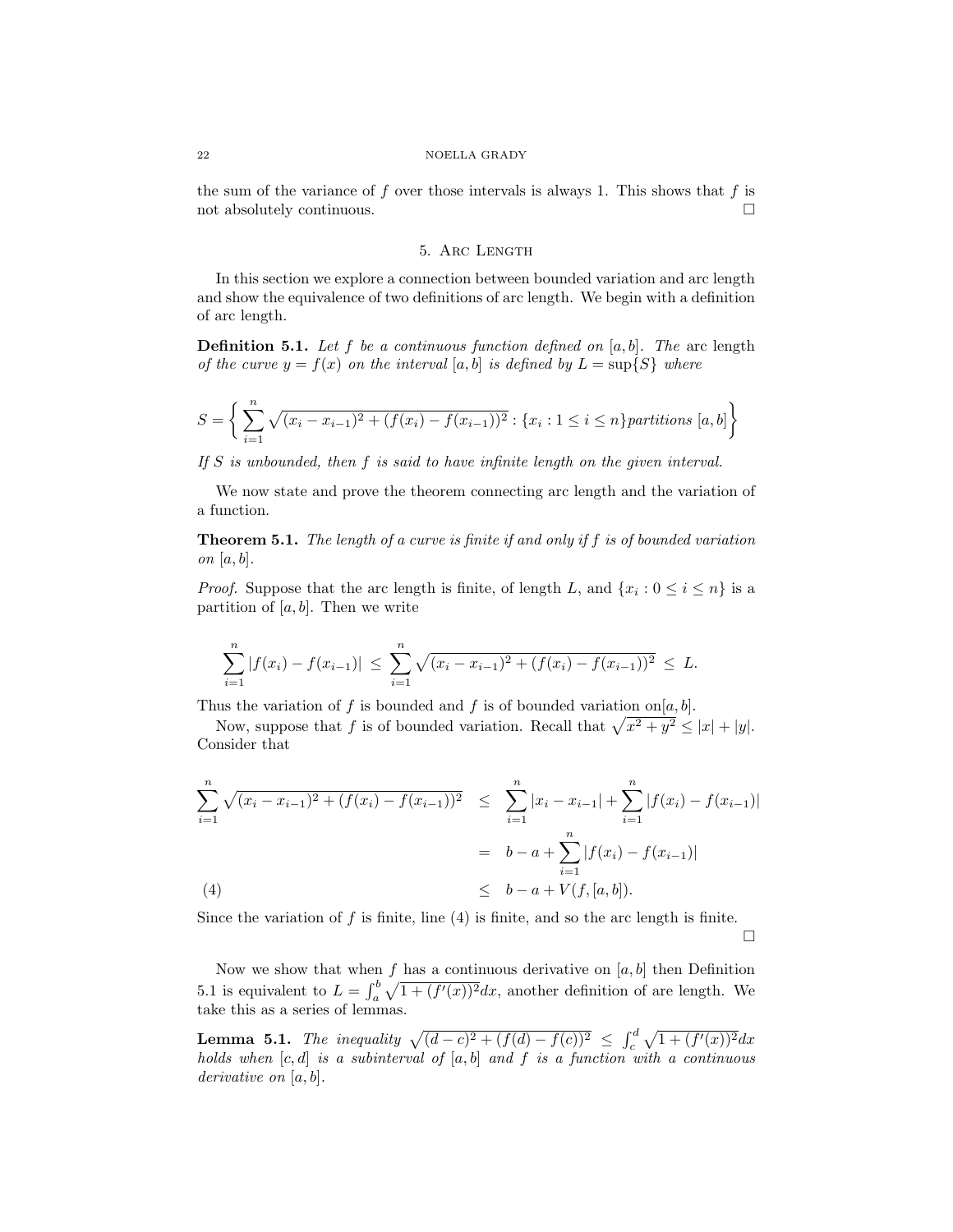*Proof.* Let  $[c, d]$  be any subinterval of  $[a, b]$ . Define the following.

$$
r = \sqrt{(d-c)^2 + (f(d) - f(c))^2}
$$
,  $\alpha = \frac{d-c}{r}$ , and  $\beta = \frac{f(d) - f(c)}{r}$ .

Consider the following:

$$
\int_{c}^{d} \alpha + \beta f'(x) dx = \alpha x + \beta f(x) \Big|_{c}^{d}
$$
  
=  $\alpha(d-c) + \beta(f(d) - f(c))$   
=  $\frac{d-c}{r} \cdot (d-c) + \frac{f(d) - f(c)}{r} \cdot (f(d) - f(c))$   
=  $\frac{r^{2}}{r}$   
=  $\sqrt{(d-c)^{2} + (f(d) - f(c))^{2}}$ .

Also,

$$
\int_{c}^{d} \alpha + \beta f'(x) dx \leq \left| \int_{c}^{d} \alpha + \beta f'(x) dx \right|
$$
  

$$
\leq \int_{c}^{d} |\alpha + \beta f'(x)| dx.
$$

Recall that  $|x| =$ √  $\overline{x^2}$ . Thus we write  $\int_c^d |\alpha + \beta f'(x)| dx = \int_c^d \sqrt{(\alpha + \beta f'(x))^2} dx$ In two dimensions, the Cauchy-Schwartz inequality says that

$$
(ac+bd)^2 \le (a^2+b^2)(c^2+d^2).
$$

Taking  $a = \alpha$ ,  $b = \beta$ ,  $c = 1$ , and  $d = f'(x)$ 

$$
\int_c^d \sqrt{(\alpha + \beta f'(x))^2} dx \le \int_c^d \sqrt{\alpha^2 + \beta^2} \sqrt{1 + (f'(x))^2} dx.
$$

Finally, notice that  $\sqrt{\alpha^2 + \beta^2} = 1$  when we substitute our expressions for  $\alpha$  and  $β$ . Stringing all these observations together we have the following inequalities:

$$
\sqrt{(d-c)^2 + (f(d) - f(c))^2} = \int_c^d \alpha + \beta f'(x) dx
$$
  
\n
$$
\leq \int_c^d |\alpha + \beta f'(x)| dx
$$
  
\n
$$
\leq \int_c^d \sqrt{\alpha^2 + \beta^2} \sqrt{1 + (f'(x))^2} dx
$$
  
\n
$$
= \int_c^d \sqrt{1 + (f'(x))^2} dx.
$$

Lemma 5.2. The inequality

$$
\sum_{i=1}^{n} \sqrt{(x_i - x_{i-1})^2 + (f(x_i) - f(x_{i-1}))^2} \le \int_a^b \sqrt{1 + (f'(x))^2} dx
$$

 $\Box$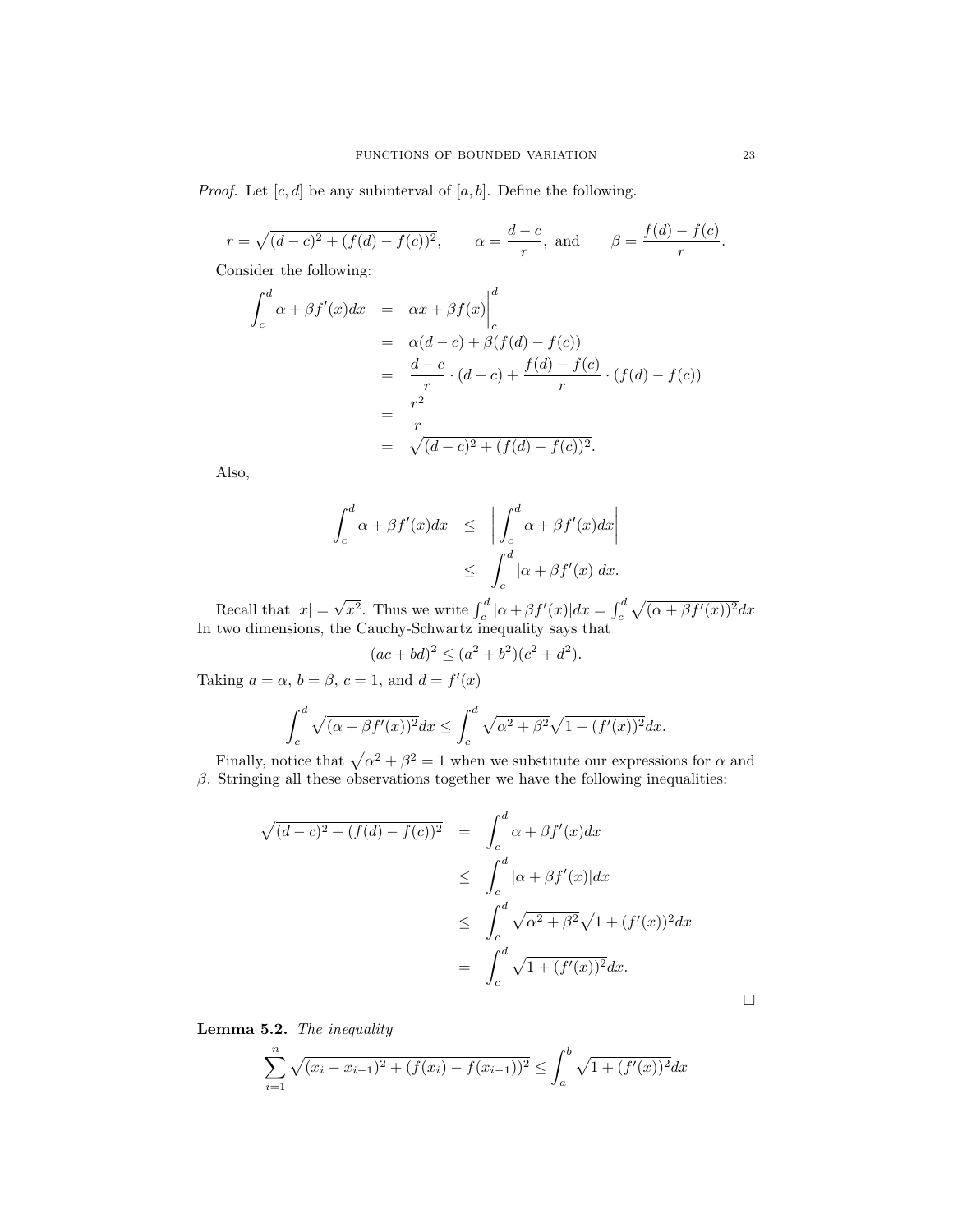holds where  $\{x_i : 0 \le i \le n\}$  is a partition of  $[a, b]$  and f is a function with a continuous derivative on [a, b].

*Proof.* Let  $P = \{x_i : 1 \le i \le n\}$  be a partition of [a, b]. Consider the following. By Lemma 5.1 we know that

$$
\sqrt{(x_i - x_{i-1})^2 + (f(x_i) - f(x_{i-1}))^2} \le \int_{x_i}^{x_{i-1}} \sqrt{1 + (f'(x))^2} dx
$$

and summing over  $i$  we have

$$
\sum_{i=1}^{n} \sqrt{(x_i - x_{i-1})^2 + (f(x_i) - f(x_{i-1}))^2} \leq \sum_{i=1}^{n} \int_{x_i}^{x_{i-1}} \sqrt{1 + (f'(x))^2} dx
$$

$$
= \int_a^b \sqrt{1 + (f'(x))^2} dx.
$$

We use the Mean Value Theorem to define a tagged partition associated with P. We start with a definition.

**Definition 5.2.** A tagged partition, <sup>t</sup>P, of an interval [a, b] is a partition of [a, b],  $P = \{x_i : 0 \le i \le n\}$ , and a set of points,  $\{t_i : 1 \le i \le n\}$ , such that  $x_{i-1} \le t_i \le x_i$ for  $1 \leq i \leq n$ . We denote this by  ${}^t P = \{(t_i, [x_{i-1}, x_i]) : 1 \leq i \leq n\}$  and say that  ${}^t P$ is a tagged partition associated with P.

So a tagged partition is a regular partition where we have picked out a particular point within each subinterval. Consider the following.

**Lemma 5.3.** For any partition P of [a, b] there exists a tagged partition <sup>t</sup>P associated with P such that

$$
\sum_{i=1}^{n} \sqrt{(x_i - x_{i-1})^2 + (f(x_i) - f(x_{i-1}))^2} = \sum_{i=1}^{n} (x_i - x_{i-1})\sqrt{1 + (f'(t_i))^2}.
$$

*Proof.* Let  $\{x_i : 0 \le i \le n\}$  be a partition P of [a, b]. By the Mean Value Theorem we know that there exists a  $t_i$  within each subinterval  $[x_{i-1}, x_i]$  such that

$$
f'(t_i) = \frac{f(x_i) - f(x_{i-1})}{x_i - x_{i-1}}.
$$

Thus we write

$$
\sum_{i=1}^{n} \sqrt{(x_i - x_{i-1})^2 + (f(x_i) - f(x_{i-1}))^2} = \sum_{i=1}^{n} (x_i - x_{i-1})\sqrt{1 + (f'(t_i))^2}.
$$

We take the  $t_i$  to form a tagged partition,  $tP$  associated with the partition  $P$ .  $\Box$ 

Now we can put everything together. By Lemma 5.2 we know that

$$
\sum_{i=1}^{n} \sqrt{(x_i - x_{i-1})^2 + (f(x_i) - f(x_{i-1}))^2} \le \int_a^b \sqrt{1 + (f'(x))^2} dx.
$$

Thus,  $L = \sup \left\{ \sum_{i=1}^n \sqrt{(x_i - x_{i-1})^2 + (f(x_i) - f(x_{i-1}))^2} \right\} \leq \int_a^b \sqrt{1 + (f'(x))^2} dx$ . We need only show that we have equality.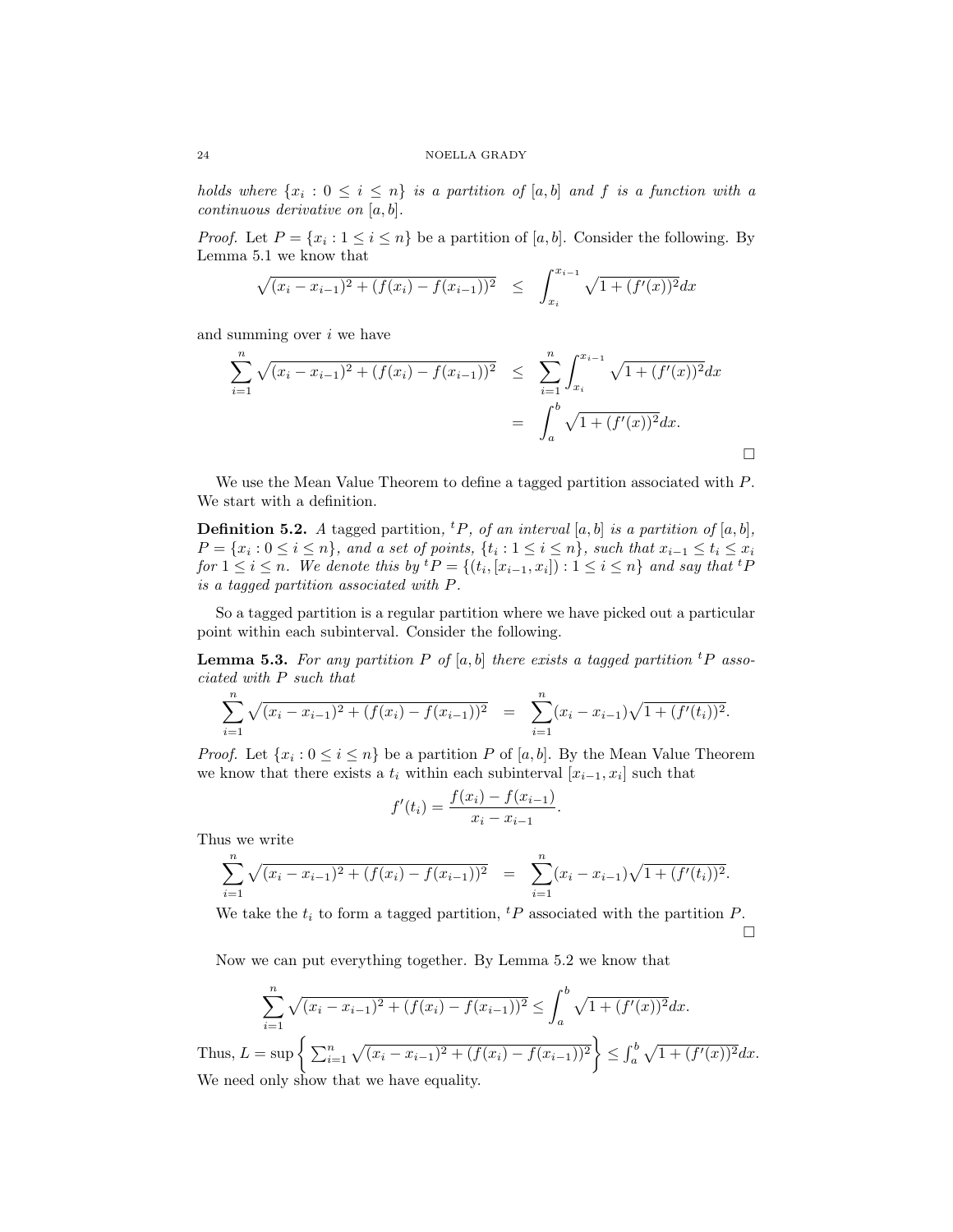We know that f is Riemann integrable, so there exists  $\delta > 0$  such that for all tagged partitions  ${}^{t}P$  of [a, b] with  $||{}^{t}P|| < \delta$ 

$$
\int_a^b \sqrt{1 + (f'(x))^2} dx - \epsilon \le \sum_{i=1}^n (x_i - x_{i-1})\sqrt{1 + (f'(t_i))^2}.
$$

However, we also know by Lemma 5.3 that for one of those tagged partitions

$$
\sum_{i=1}^{n} (x_i - x_{i-1}) \sqrt{1 + (f'(t_i))^2} = \sum_{i=1}^{n} \sqrt{(x_i - x_{i-1})^2 + (f(x_i) - f(x_{i-1}))^2}.
$$

Thus

$$
\int_a^b \sqrt{1 + (f'(x))^2} dx - \epsilon \le \sum_{i=1}^n \sqrt{(x_i - x_{i-1})^2 + (f(x_i) - f(x_{i-1}))^2}
$$

and, as shown above,

$$
\int_a^b \sqrt{1 + (f'(x))^2} dx \ge \sup \left\{ \sum_{i=1}^n \sqrt{(x_i - x_{i-1})^2 + (f(x_i) - f(x_{i-1}))^2} \right\}.
$$

Thus  $\int_a^b \sqrt{1 + (f'(x))^2} dx$  is indeed the supremum, since nothing smaller will work. Thus we have shown that

$$
L = \sup \left\{ \sum_{i=1}^{n} \sqrt{(x_i - x_{i-1})^2 + (f(x_i) - f(x_{i-1}))^2} \right\} = \int_a^b \sqrt{1 + (f'(x))^2} dx.
$$

## 6. Riemann-Stieltjes Integration

In this section we define Riemann-Stieltjes integration and consider some examples of Riemann-Stieltjes integration. Finally, we present some theorems regarding Riemann-Stieltjes integration and use these theorems to discover a relationship between functions which are of bounded variation and functions which are Riemann-Stieltjes integrable.

**Definition 6.1.** Let  $\alpha$  be a monotonically increasing function on [a, b]. For each partition  $P = \{x_i : 0 \le i \le n\}$  of  $[a, b]$  write  $\Delta_i \alpha = \alpha(x_i) - \alpha(x_{i-1})$ . For any real function f that is bounded on  $[a, b]$  and any partition P we define the upper and lower sums, respectively, as

$$
U(P, f, \alpha) = \sum_{i=1}^{n} M_i \Delta_i \alpha \quad L(P, f, \alpha) = \sum_{i=1}^{n} m_i \Delta_i \alpha
$$

where  $M_i$  and  $m_i$  are the supremum and infimum of f on the interval  $[x_{i-1}, x_i]$ . Finally we define the upper and lower integrals, respectively, as

$$
\overline{\int_a^b} f d\alpha = \inf \{ U(P, f, \alpha) : P \text{ is a partition of } [a, b] \}
$$

$$
\underline{\int_a^b} f d\alpha = \sup \{ L(P, f, \alpha) : P \text{ is a partition of } [a, b] \}.
$$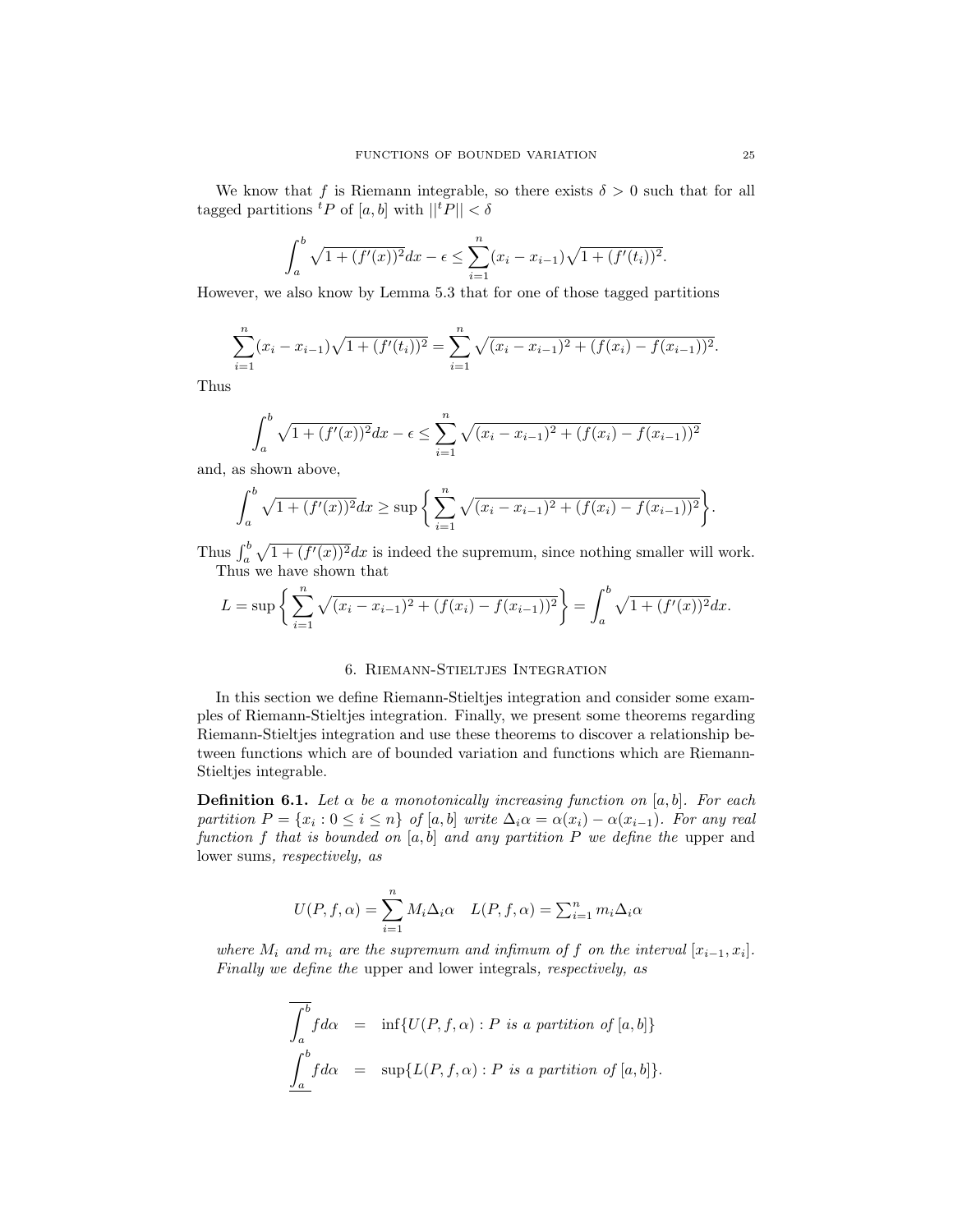If these two are equal their common value is the Riemann-Stieltjes integral of f over  $\alpha$ , denoted  $\int_a^b f d\alpha$ . When  $\int_a^b f d\alpha$  exists we say that f is Riemann-Stieltjes integrable with respect to  $\alpha$  and write  $f \in \Re(\alpha)$ .

The Riemann-Stieltjes integral with  $\alpha = x$  is the regular Riemann integral. Consider  $\alpha = x$ . We know that  $\alpha$  is monotonically increasing on all intervals [a, b]. Also,  $\Delta_i \alpha = (x_i - x_{i-1}) = \Delta x$ . Then the upper and lower sums reduce to the Riemann sums. If both these sums converge to some common value, we call this value  $\int_a^b f dx$  which is the Riemann integral of f.

We now proceed with a series of theorems that lead to a relationship between bounded variation and Riemann-Stieltjes integration. Proofs of Theorems 6.1 and 6.2 can be found in Rudin's text [2]. These proofs are similar to those of similar results involving Riemann integration.

**Definition 6.2.** We say the partition  $P^*$  is a refinement of the partition P if  $P \subset P^*$ . If  $P_1$  and  $P_2$  are partitions then their common refinement is  $P = P_1 \cup P_2$ .

**Theorem 6.1.** If  $P^*$  is a refinement of P then  $L(P, f, \alpha) \leq L(P^*, f, \alpha)$  and  $U(P, f, \alpha) \geq U(P^*, f, \alpha).$ 

**Theorem 6.2.** The upper and lower integrals of f with respect to  $\alpha$  over [a, b] are related by  $\int_{-a}^{b} f d\alpha \leq \overline{\int}_{a}^{b} f d\alpha$ .

**Theorem 6.3.** A function f is in  $\Re(\alpha)$  on [a, b] if and only if for each  $\epsilon > 0$  there exists a partition P such that  $U(P, f, \alpha) - L(P, f, \alpha) < \epsilon$ .

*Proof.* Suppose that for each  $\epsilon > 0$  there exists a partition P such that  $U(P, f, \alpha)$  –  $L(P, f, \alpha) < \epsilon$ . Let  $\epsilon > 0$ . By the definition of the upper and lower integrals and Theorem 6.2 there exists a partition  $P$  such that

$$
L(P, f, \alpha) \le \underline{\int_a^b} f d\alpha \le \overline{\int_a^b} f d\alpha \le U(P, f, \alpha).
$$

Thus

$$
\overline{\int_a^b} f d\alpha - \underline{\int_a^b} f d\alpha \le U(P, f, \alpha) - L(P, f, \alpha) < \epsilon
$$

Since  $\epsilon > 0$  was arbitrary, we conclude that  $\int_a^b f d\alpha = \int_a^b f d\alpha$ . Thus, by Definition 6.1,  $f \in \Re(\alpha)$ .

Now suppose that  $f \in \Re(\alpha)$  and let  $\epsilon > 0$ . Because  $\int f d\alpha$  is defined as the common value of the supremum and infimum of  $U(P, f, \alpha)$  and  $L(P, f, \alpha)$ , respectively, there exist partitions  $P_1$  and  $P_2$  of  $[a, b]$  such that

$$
U(P_2, f, \alpha) - \int f d\alpha < \epsilon/2
$$
 and  $\int f d\alpha - L(P_1, f, \alpha) < \epsilon/2$ .

Let P be the common refinement of  $P_1$  and  $P_2$ . By Theorem 6.1 we know that

$$
U(P, f, \alpha) \le U(P_2, f, \alpha)
$$
 and  $L(P_1, f, \alpha) \le L(P, f, \alpha)$ .

Thus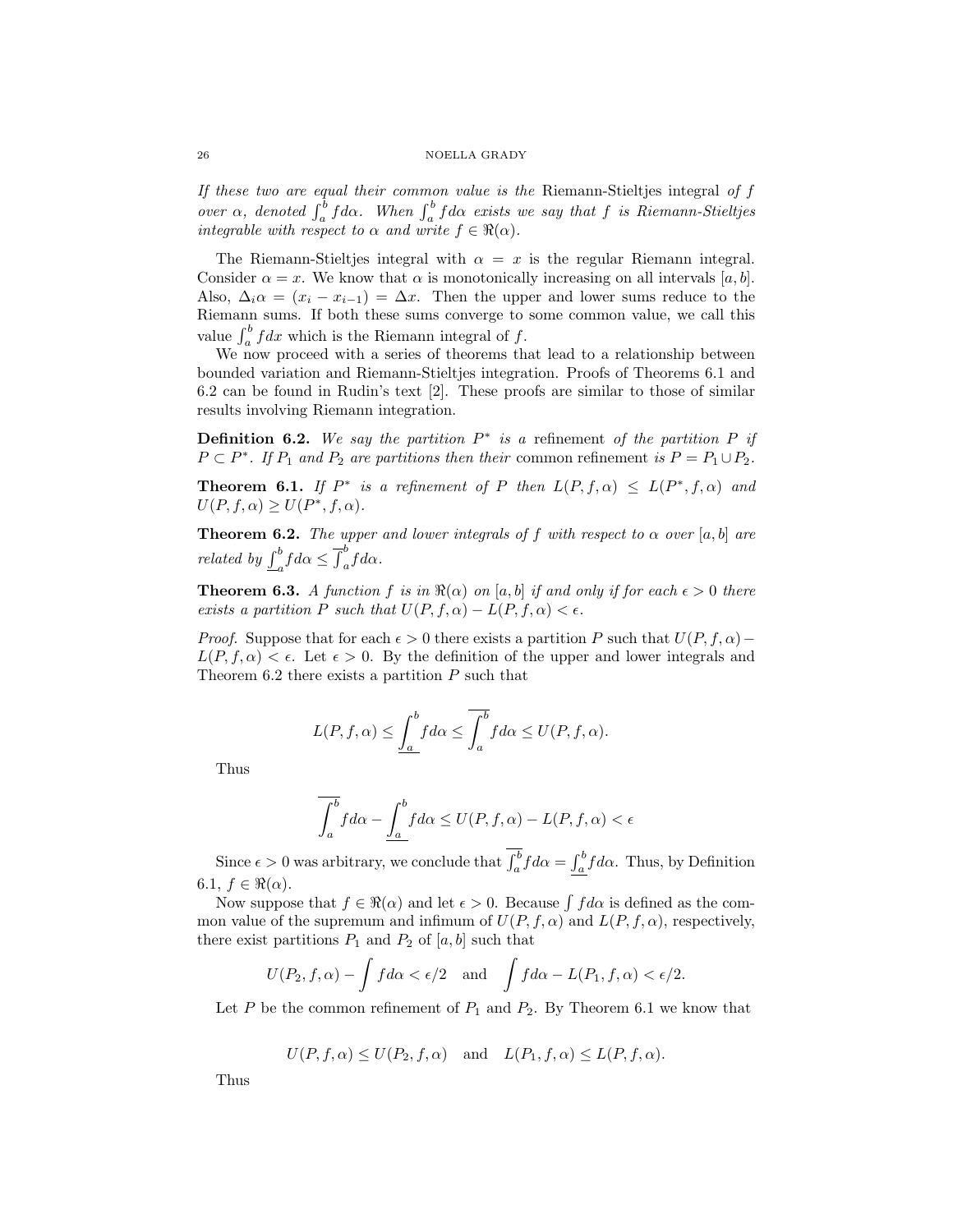$$
U(P, f, \alpha) \le U(P_2, f, \alpha) < \int f d\alpha + \epsilon/2 < L(P_1, f, \alpha) + \epsilon \le L(P, f, \alpha) + \epsilon
$$
\nand

\n
$$
U(P, f, \alpha) - L(P, f, \alpha) \le \epsilon.
$$

a

**Theorem 6.4.** If f is monotonic on [a, b] and 
$$
\alpha
$$
 is continuous (and monotonic) on [a, b] then  $f \in \mathbb{R}(\alpha)$ .

*Proof.* Suppose that f is monotone increasing. The case where f is decreasing is similar. The function  $\alpha$  is continuous on [a, b], and because [a, b] is a closed interval  $\alpha$  is also uniformly continuous on [a, b]. Thus, we choose  $\delta > 0$  such that

$$
|\alpha(x) - \alpha(y)| < \frac{\epsilon}{f(b) - f(a)}
$$
 when  $|x - y| < \delta$ .

Then we take  $n \in \mathbb{N}$  such that  $(b - a)/n < \delta$ . We now create the partition

$$
P = \{x_i : x_i = a + i \frac{b - a}{n}, \ 0 \le i \le n\}.
$$

Notice that because f is monotone increasing  $M_i = f(x_1)$  and  $m_i = f(x_{i-1})$ . Consider

$$
U(P, f, \alpha) - L(P, f, \alpha) = \sum_{i=1}^{n} (f(x_i) - f(x_{i-1})) \Delta \alpha
$$
  

$$
\leq \frac{\epsilon}{f(b) - f(a)} \sum_{i=1}^{n} (f(x_i) - f(x_{i-1}))
$$
  

$$
= \epsilon.
$$

Thus, by Theorem, 6.3  $f \in \Re$ .

**Theorem 6.5.** Suppose that f is bounded on  $[a, b]$  and has only finitely many points of discontinuity. Suppose further that  $\alpha$  is continuous everywhere that f is discontinuous. Then  $f \in \Re(\alpha)$ .

*Proof.* Let  $\epsilon > 0$ . Because f is bounded on [a, b], we can set

$$
M = \sup\{|f(x)| : x \in [a, b]\}.
$$

Let  $E = \{e_i : f \text{ is discontinuous at } e_i, 0 \leq i \leq m\}$ . Because  $\alpha$  is continuous at each point,  $e_i$ , in E, we know that there exists an interval  $[u_i, v_i]$  such that  $e_i \in (u_i, v_i)$  and  $\alpha(u_i) - \alpha(v_i) < \epsilon/4mM$ . Furthermore, these intervals can be made to be disjoint. The set of intervals  $L = \{ [u_i, v_i] : 1 \le i \le n \}$  covers E. The set  $K = [a, b] \setminus L$  is compact, and f is continuous on K. Because K is compact f is in fact uniformly continuous on K. Thus there exists a  $\delta$  such that when  $s, t \in K$ and  $|s-t| < \delta$  then  $|f(s) - f(t)| < \epsilon/2(\alpha(b) - \alpha(a))$ .

Make a partition  $P = \{x_i : 0 \le i \le n\}$  as follows. Each  $u_i$  and  $v_i$  is in P. No point in the segments  $(u_i, v_i)$  is in P. Unless  $x_i$  is one of the  $v_i$ ,  $\Delta x_i < \delta$ . That

 $\Box$ 

 $\Box$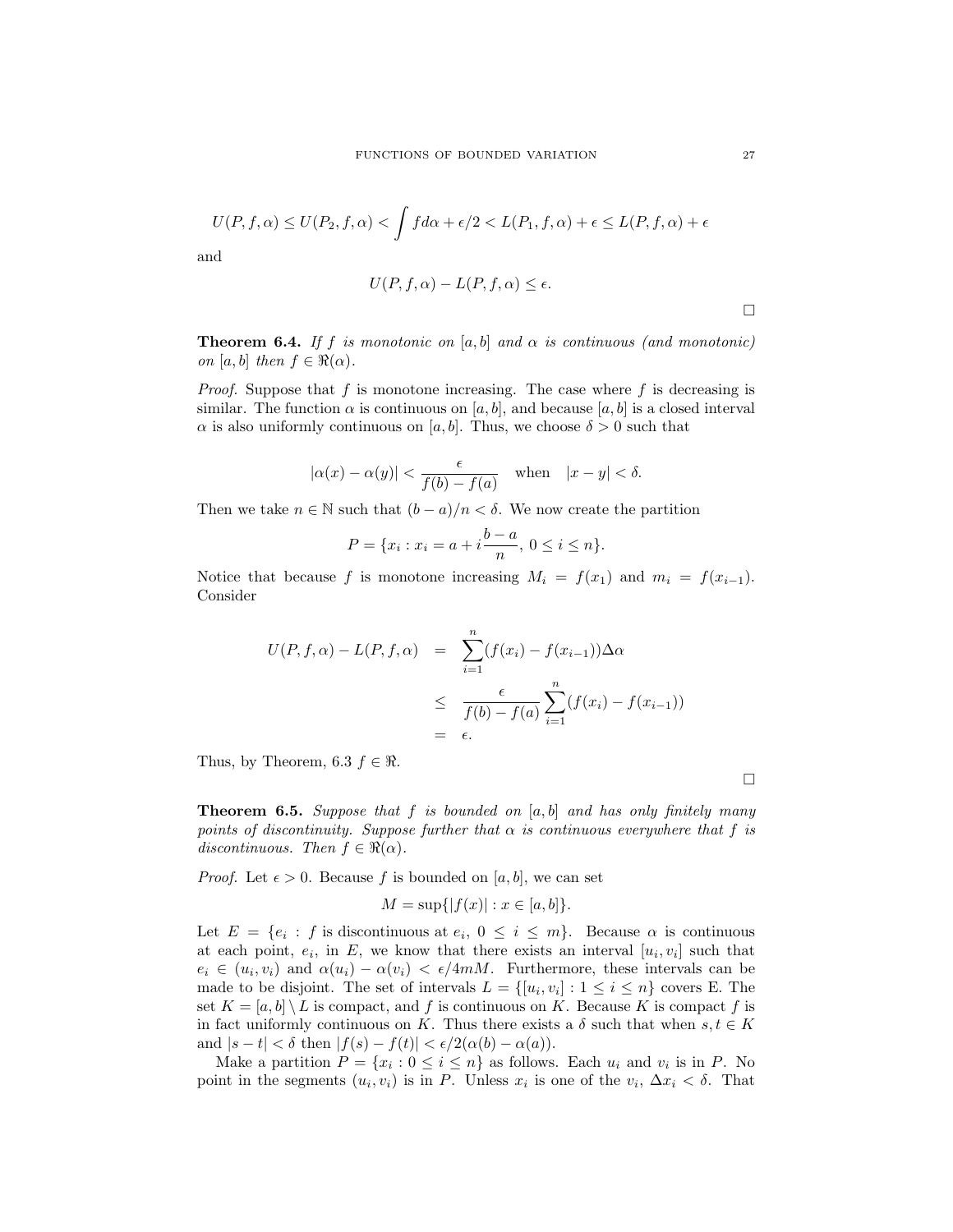is to say, each subinterval formed by the partition points has length less than  $\delta$ , unless it is an interval of the form  $[u_i, v_i]$ .

Let  $M_i$  and  $m_i$  be as in Definition 6.1. Notice that  $M_i - m_i < 2M$ . Let  $\pi_1 = \{i : x_i = v_i \text{ for some } i\}$  and  $\pi_2 = \{i : x_i \neq v_i \text{ for some } i\}.$  Notice that if  $x_i \in \pi_2$  then  $M_i - m_i < \frac{\epsilon}{2(\alpha(b) - \alpha(a))}$  by the uniform continuity condition on f.

Consider the following:

(5)  

$$
U(P, f, \alpha) - L(P, f, \alpha) = \sum_{i=1}^{n} (M_i - m_i) \Delta_i \alpha
$$

$$
= \sum_{i \in \pi_1} (M_i - m_i) \Delta_i \alpha + \sum_{i \in \pi_2} (M_i - m_i) \Delta_i \alpha.
$$

Consider the first sum in Equation (5). We know that each of the  $\Delta_i \alpha = [u_i, v_i]$  $\frac{\epsilon}{4mM}$ . We also know that  $M_i - m_i < 2M$ . There are exactly m terms in this sum, because there are exactly m of the intervals  $[u_i, v_i]$ . Thus

$$
\sum_{i \in \pi_1} (M_i - m_i) \Delta_i \alpha < 2Mm \frac{\epsilon}{4mM} = \frac{\epsilon}{2}.
$$

Next we attack the second sum in Equation (5). Here we know  $M_i - m_i$  $\frac{\epsilon}{2(\alpha(b)-\alpha(a))}$  by the uniform continuity of f. Thus

$$
\sum_{i \in \pi_2} (M_i - m_i) \Delta_i \alpha < \frac{\epsilon}{2(\alpha(b) - \alpha(a))} (\alpha(b) - \alpha(a)) = \frac{\epsilon}{2}.
$$

Thus each sum in Equation (5) is smaller than  $\epsilon/2$ . We conclude that

$$
U(P, f, \alpha) - L(P, f, \alpha) < \epsilon
$$

and so, by Theorem 6.3,  $f \in \Re(\alpha)$ .

**Lemma 6.1.** If  $f = f_1 + f_2$  and P is any partition of [a, b] then

(6) 
$$
L(P, f_1, \alpha) + L(P, f_2, \alpha) \leq L(P, f, \alpha)
$$
  
\n
$$
\leq U(P, f, \alpha) \leq U(P, f_1, \alpha) + U(P, f_2, \alpha)
$$

*Proof.* We already know that  $L(P, f, \alpha) \leq U(P, f, \alpha)$ . Thus we have only to prove the inequalities in (6) and (7). We begin with the inequality in line (6).

Recall that if  $A = \{a_1, a_2 \cdots a_n : a_i \in \mathbb{R}\}, B = \{b_1, b_2, \cdots b_n : b_n \in \mathbb{R}\},\$ and  $A + B = \{a_1 + b_1, a_2 + b_2, \cdots a_n + b_n\}$  then

$$
(8) \qquad \qquad \inf\{A\} + \inf\{B\} \le \inf\{A + B\}.
$$

Let  $P = \{x_0, x_1, \ldots, x_n\}$  be a partition of  $[a, b]$ . Let

$$
m_i^1 = \inf\{f_1(x) : x \in [x_i, x_{i-1}]\},
$$
  

$$
m_i^2 = \inf\{f_2(x) : x \in [x_i, x_{i-1}]\},
$$

and

$$
m_i = \inf\{f(x) : x \in [x_i, x_{i-1}]\}.
$$

$$
\Box
$$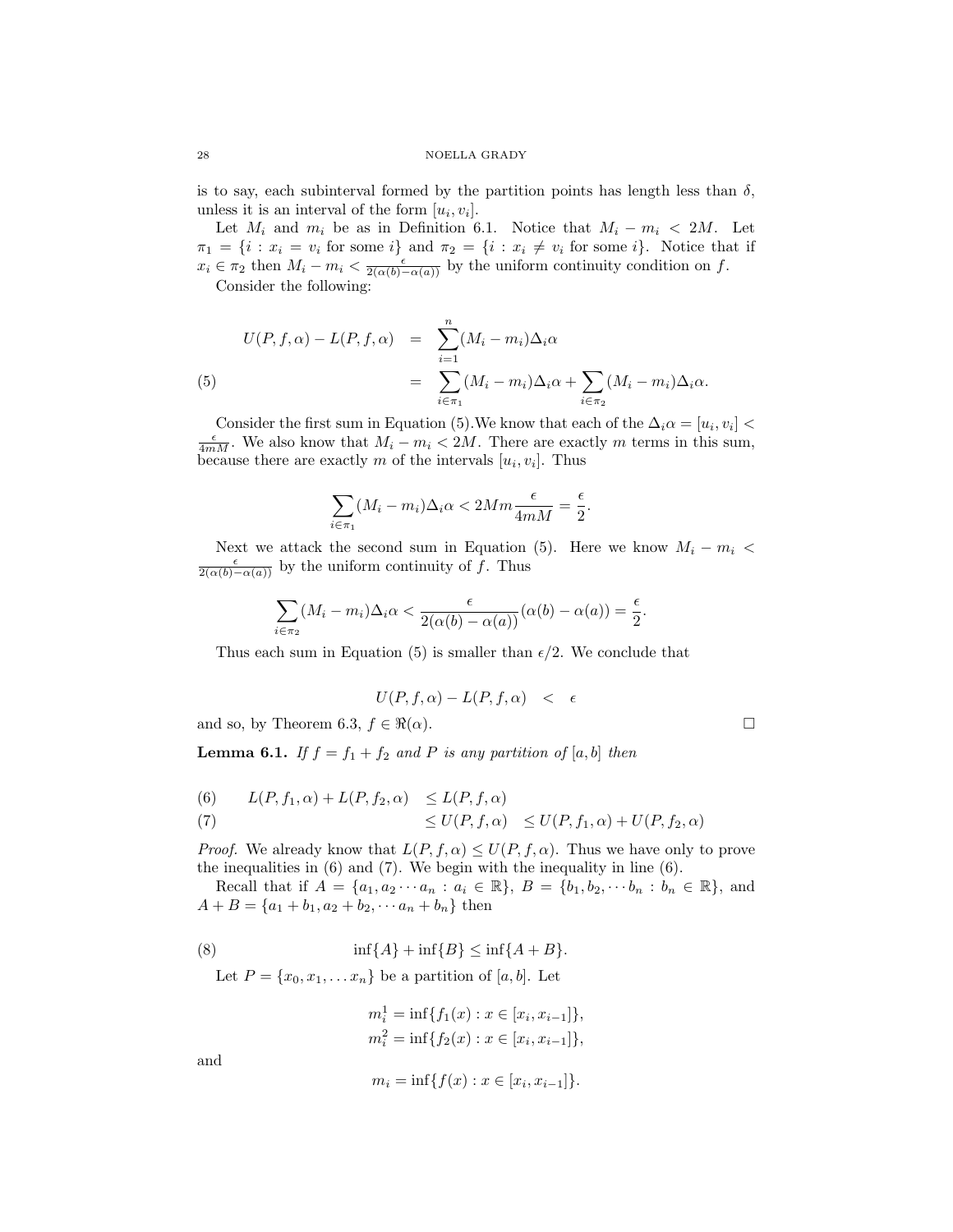Thus, by the inequality in line (8),  $m_i^1 + m_i^2 \le m_i$ . Consider

$$
L(P, f_1, \alpha) + L(P, f_2, \alpha) = \sum_{i=1}^n m_i^1 \Delta_i \alpha + \sum_{i=1}^n m_i^2 \Delta \alpha
$$
  

$$
= \sum_{i=1}^n (m_i^1 + m_i^2) \Delta_i \alpha
$$
  

$$
\leq \sum_{i=1}^n (m_i) \Delta_i \alpha
$$
  

$$
= L(P, f, \alpha).
$$

The proof for the inequality in line  $(7)$  is similar.

**Theorem 6.6.** If  $f \in \Re(\alpha)$  on [a, b] and c is a constant then  $cf \in \Re(\alpha)$ .

*Proof.* Because  $f \in \Re(\alpha)$  there exists a partition  $P = \{x_0, x_1, \dots, x_n\}$  such that  $U(P, f, \alpha) - L(P, f, \alpha) < \epsilon / |c|$ . Let

$$
M_i = \sup\{f(x) : x \in [x_i - x_{i-1}]\},\
$$
  

$$
m_i = \inf\{f(x) : x \in [x_i - x_{i-1}]\},\
$$
  

$$
M_i^c = \sup\{cf(x) : x \in [x_i - x_{i-1}]\},\
$$

and

$$
m_i^c = \inf \{ cf(x) : x \in [x_i - x_{i-1}] \}.
$$

If  $c > 0$  then  $M_i^c = cM_i$  and  $m_i^c = cm_i$ . If  $c < 0$  then  $M_i^c = cm_i$  and  $m_i^c = cM_i$ . In either case, the following is true.

$$
U(P, cf, \alpha) - L(P, cf, \alpha) = \sum_{i=1}^{n} M_i^c \Delta_i \alpha - \sum_{i=1}^{n} m_i^c \Delta_i \alpha
$$
  

$$
= |c| \left( \sum_{i=1}^{n} M_i \Delta_i \alpha - \sum_{i=1}^{n} m_i \Delta_i \alpha \right)
$$
  

$$
< |c| \frac{\epsilon}{|c|}
$$
  

$$
= \epsilon.
$$

This proves that  $cf \in \Re(\alpha)$ .

 $\Box$ 

It can further be shown that  $\int_a^b cf d\alpha = c \int_a^b f d\alpha$ . **Theorem 6.7.** If  $f_1$  and  $f_2$  are in  $\Re(\alpha)$  on  $[a, b]$  then  $f_1 + f_2 \in \Re(\alpha)$ .

*Proof.* Let  $\epsilon > 0$ . Then we know that there exist partitions  $P_1$  and  $P_2$  such that  $U(P_1, f_1, \alpha) - L(P_1, f_1, \alpha) < \epsilon$  and  $U(P_2, f_2, \alpha) - L(P_2, f_2, \alpha) < \epsilon$ . Let P be the common refinement of  $P_1$  and  $P_2$ . Then by Theorem 6.1

(9) 
$$
U(P, f_1, \alpha) - L(P, f_1, \alpha) < \epsilon
$$

(10) 
$$
U(P, f_2, \alpha) - L(P, f_2, \alpha) < \epsilon.
$$